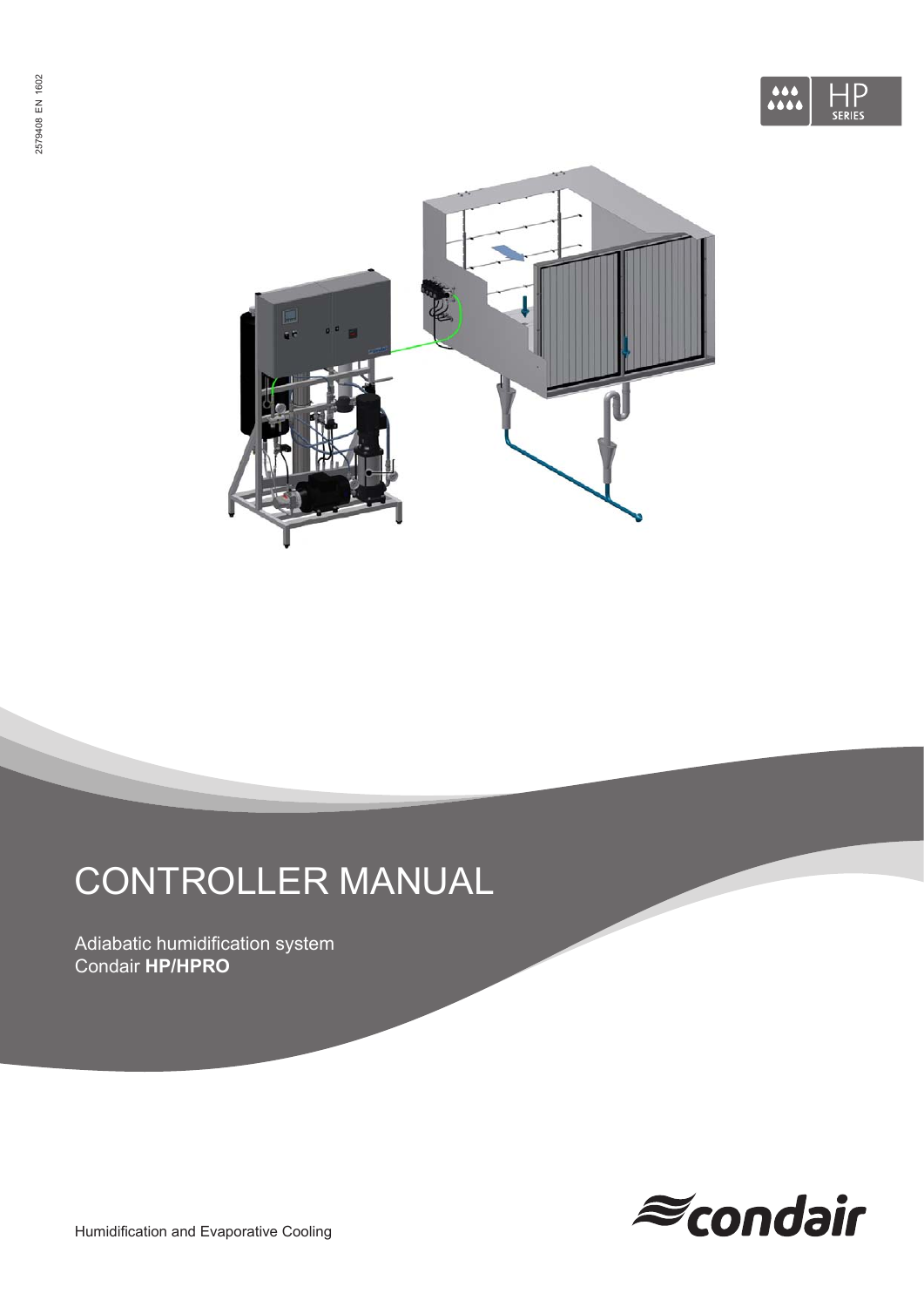## **Thank you for choosing Condair**

Installation date (MM/DD/YYYY):

Commissioning date (MM/DD/YYYY):

Site:

Model:

Serial number:

#### **Manufacturer**

Condair A/S Parallelvej 2, DK-8680 Ry phone +45 8788 2100 condair.dk@condair.com, www.condair.dk

#### **Proprietary Notice**

This document and the information disclosed herein are proprietary data of Condair A/S. Neither this document, nor the information contained herein shall be reproduced, used, or disclosed to others without the written authorization of Condair A/S, except to the extent required for installation or maintenance of recipient's equipment.

#### **Liability Notice**

Condair A/S does not accept any liability due to incorrect installation or operation of the equipment or due to the use of parts/components/equipment that are not authorized by Condair A/S.

#### **Copyright Notice**

Copyright 2015, Condair A/S All rights reserved.

Technical modifications reserved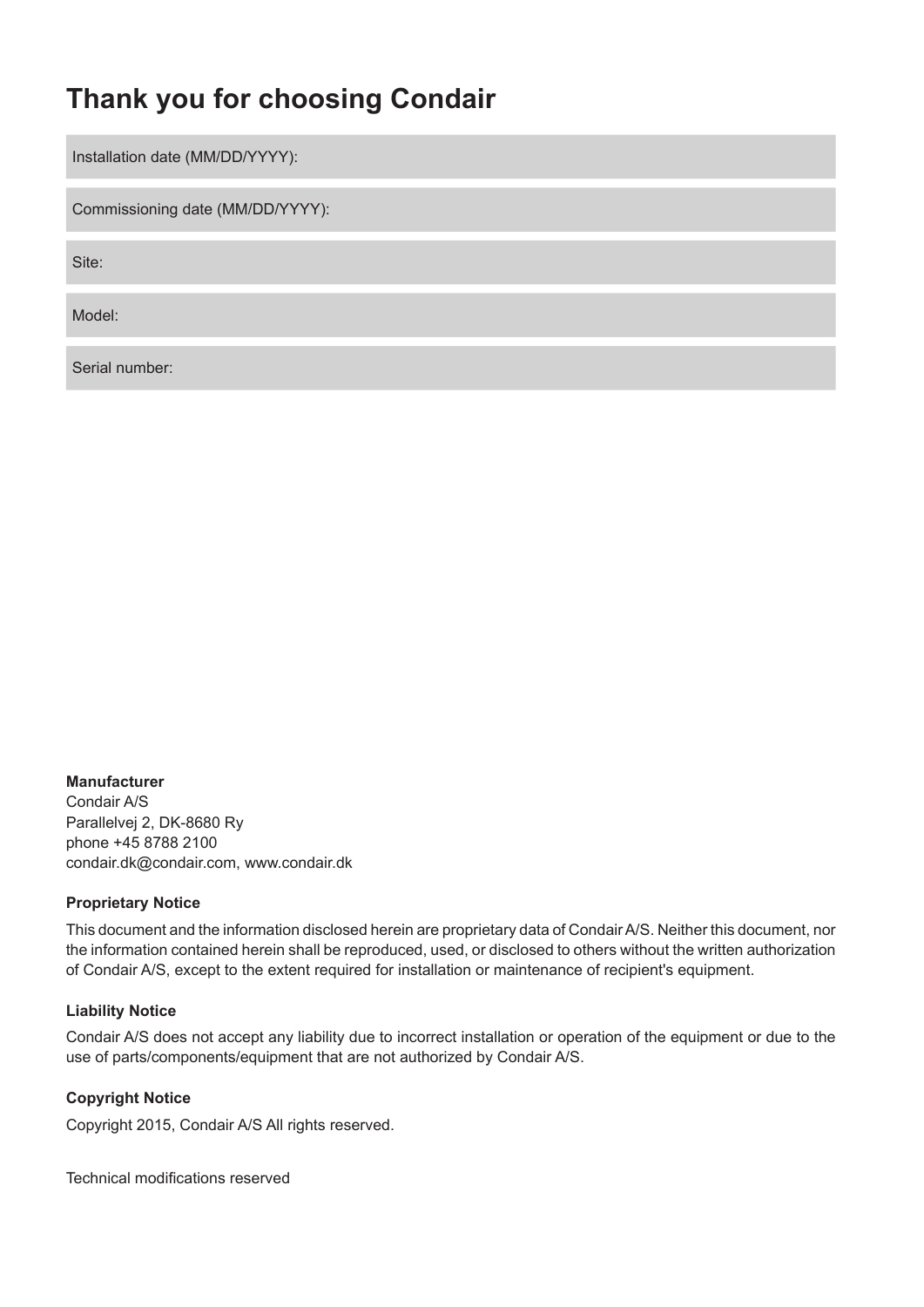## **Contents**

| 1    | <b>Introduction</b>                                                 | 5              |
|------|---------------------------------------------------------------------|----------------|
| 1.1  | Notes on the controller manual                                      | 5              |
|      |                                                                     |                |
| 2    | <b>Overview cabinet</b>                                             | 6              |
| 3    | <b>Equipment protection</b>                                         | $\overline{7}$ |
| 3.1  | Pressure switch (inlet water)                                       | $\overline{7}$ |
| 3.2  | Max. Hygrostat to protect against excessive humidification (option) | $\overline{7}$ |
| 3.3  | Temperature switch                                                  | $\overline{7}$ |
| 3.4  | Phase sequence relay                                                | $\,8\,$        |
| 3.5  | Description of Touch Screen                                         | $\,8\,$        |
| 3.6  | Protection against unwanted changes                                 | 8              |
| 4    | <b>Alarm messages</b>                                               | $9$            |
| 4.1  | Alarm message display                                               | 9              |
| 4.2  | Operational message display                                         | 10             |
| 5    | <b>Operating the controller</b>                                     | 11             |
| 5.1  | Menu overview                                                       | 11             |
| 5.2  | 1.0 - Hygienic pre flush                                            | 12             |
| 5.3  | 1.1 - HP Controller (F1 - home screen)                              | 12             |
| 5.4  | 1.11 - HP Controller (F1 - home screen)                             | 13             |
| 5.5  | 1.12/1.13/1.14 - Slave 13                                           | 13             |
| 5.6  | 1.15 - High pressure pump                                           | 14             |
| 5.7  | $2.1 - Setup$                                                       | 14             |
| 5.8  | 2.11 - High pressure pump setup                                     | 15             |
| 5.9  | 2.12 - High pressure control                                        | 17             |
| 5.10 | 2.13 - Hour counter                                                 | 17             |
| 5.11 | 2.14 - Advanced setup                                               | 18             |
| 5.12 | 2.15 - EC setup (conductivity sensor)                               | 18             |
| 5.13 | 2.16 - Scaling of humidity sensors                                  | 19             |
| 5.14 | 2.17 - Screen Maintenance                                           | 19             |
| 5.15 | 2.18 - Set time and date                                            | 20             |
| 5.16 | 2.19 - HP Controller                                                | 20             |
| 5.17 | 2.20/2.21/2.22 - Slave 13                                           | 21             |
| 5.18 | 2.23 - Timer Control                                                | 21             |
| 5.19 | 3.11 - Option selections                                            | 22             |
| 5.20 | 3.12 - General selections                                           | 22             |
| 5.21 | 2.16 - Scaling of analog input                                      | 23             |
| 5.22 | 3.13 - General selections                                           | 23             |
| 5.23 | 3.14 - Version & password                                           | 24             |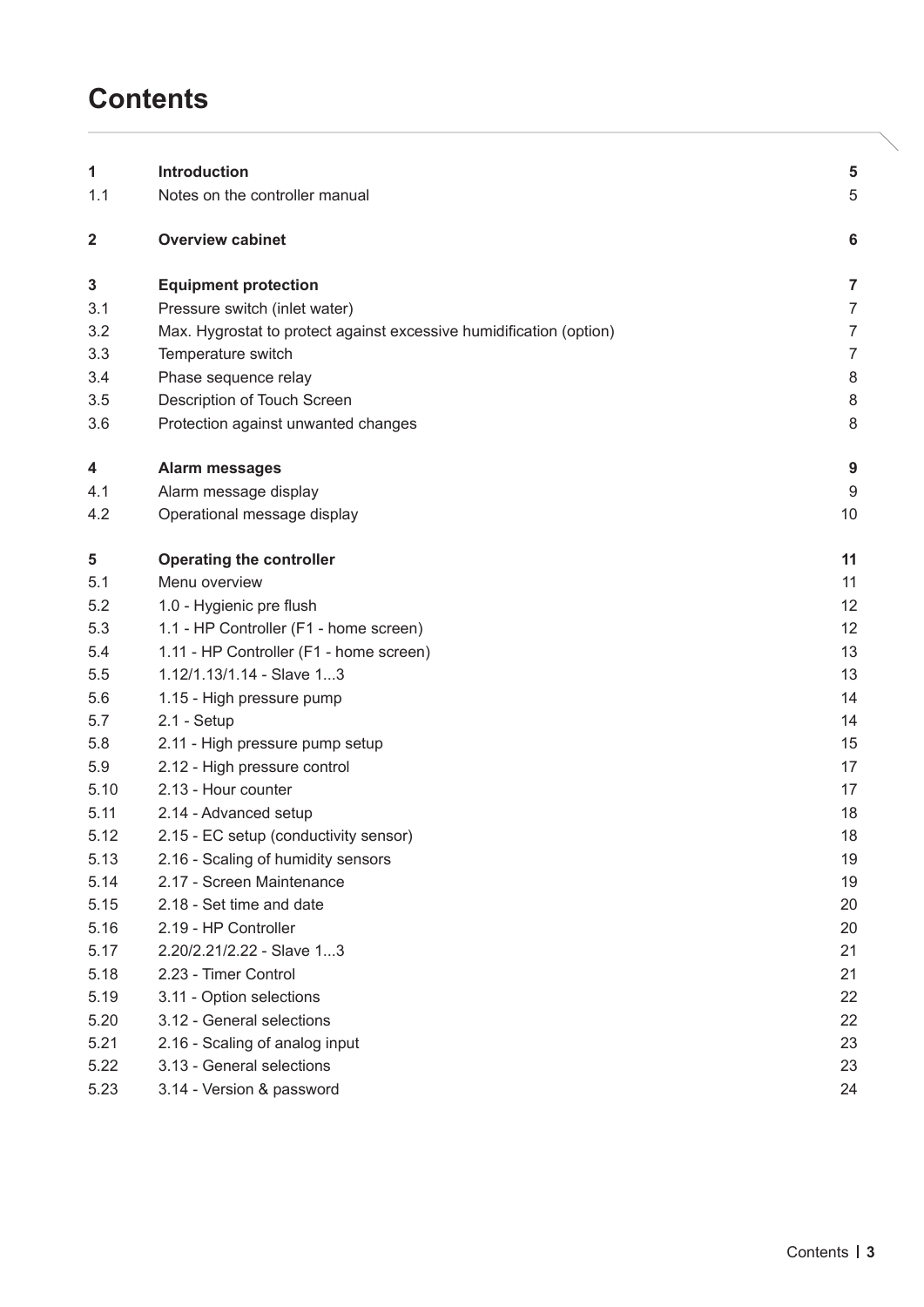| 5.24 | 3.15 - Select membrane flush | 24 |
|------|------------------------------|----|
|      | 5.25 4.1 - Manual operation  | 25 |
|      | 5.26 4.11 - Test screen      | 25 |
| 5.27 | 5.11 - Alarm                 | 26 |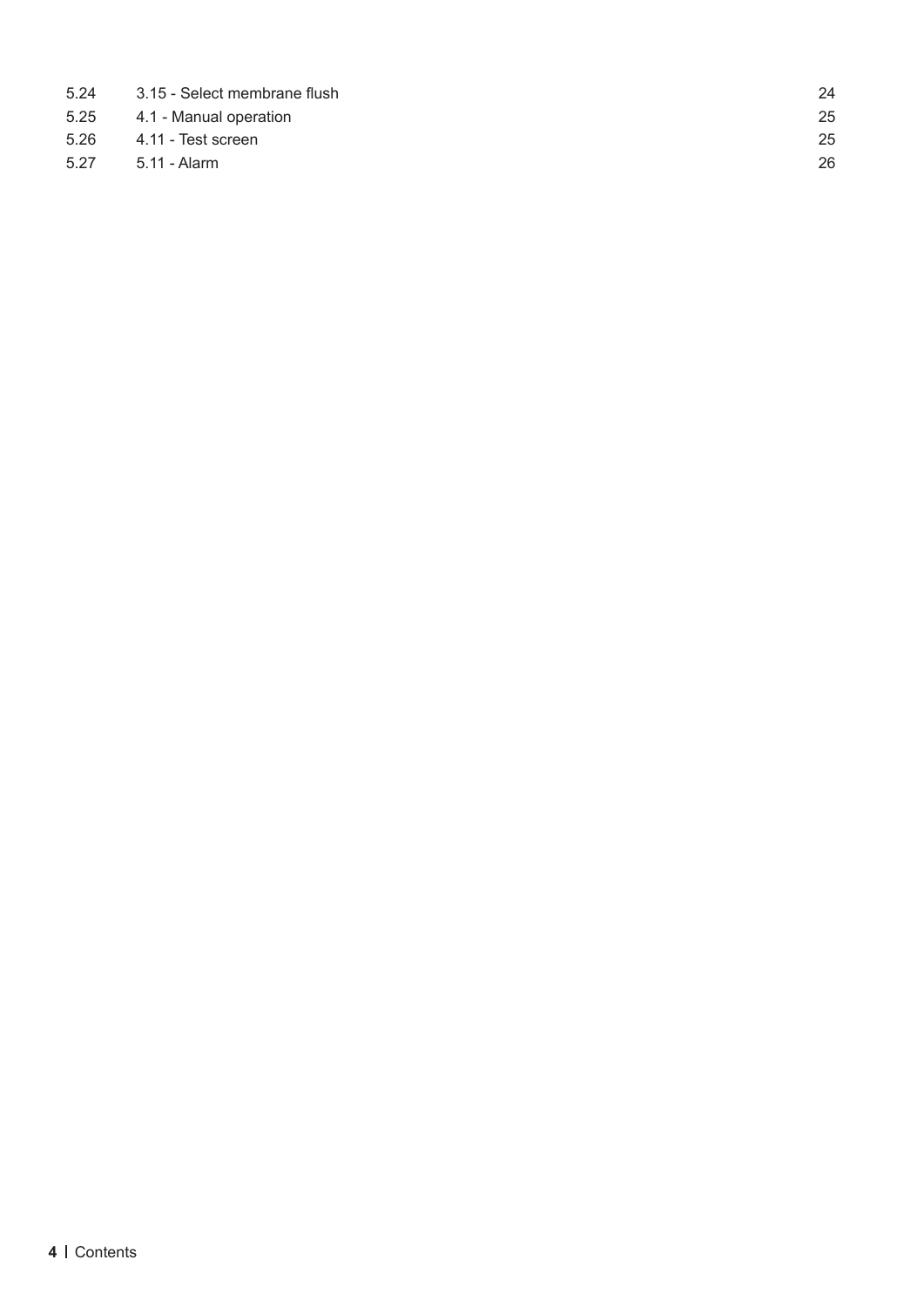## <span id="page-4-0"></span>**1 Introduction**

### **1.1 Notes on the controller manual**

This manual is an addendum for the operation of the Condair HP/HPRO controller and must be read in conjunction with the installation and operation manual for the Condair HP and HPRO.

Every person operating the Condair HP controller must have read and understood this controller manual, and the installation and operation manual of the Condair HP.

Knowing and understanding the contents of the manuals is a basic requirement for protecting the personnel against any kind of danger, to prevent faulty operation, and to operate the unit safely and correctly. All safety notes in the installation and operation manual for the Condair HP and HPRO must be observed and adhered to.

All work described in this controller manual **may only be carried out by well trained personnel which is authorized by the customer**.

If you have questions after reading this documentation, please contact your Condair representative. They will be glad to assist you.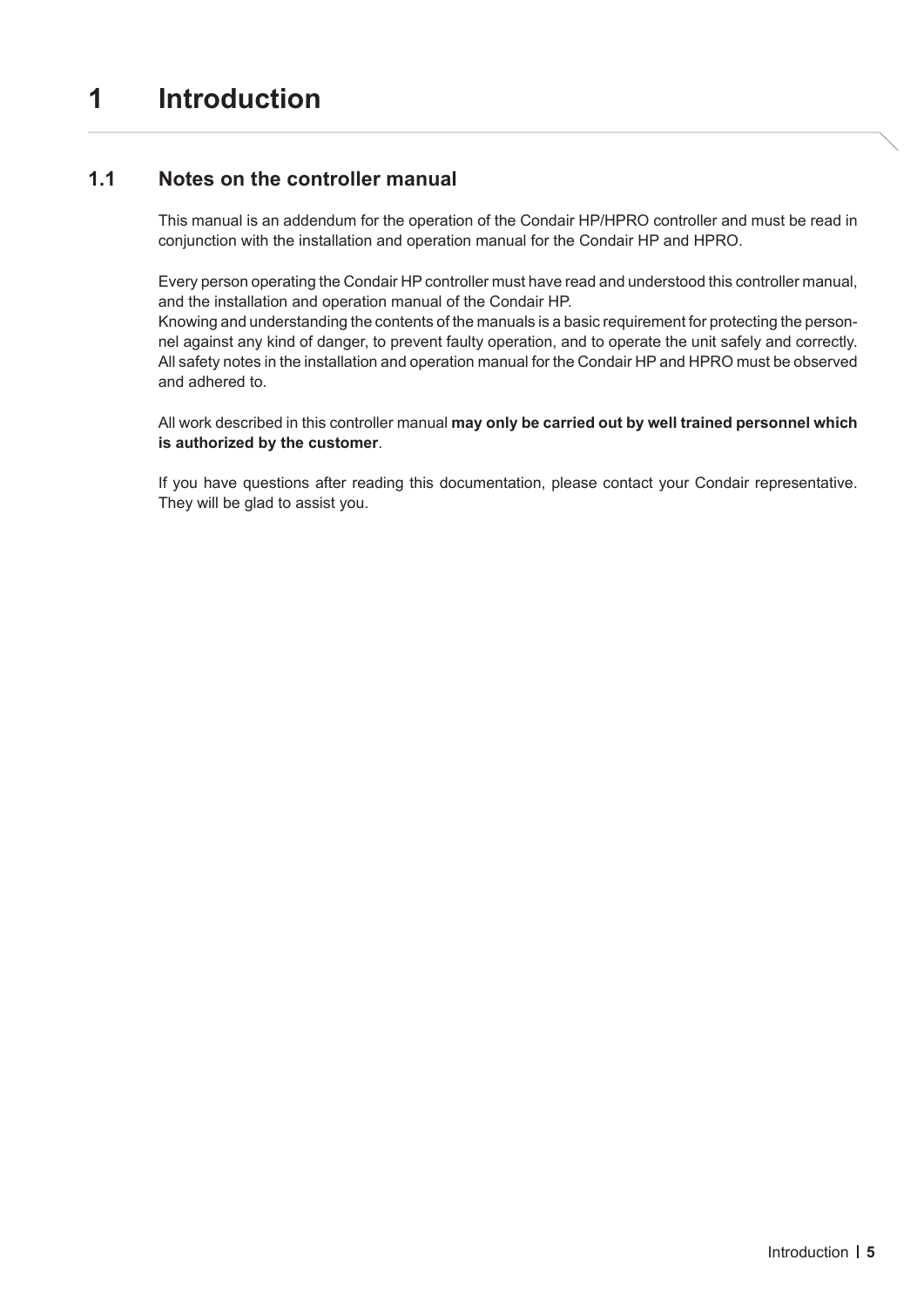## <span id="page-5-0"></span>**Overview cabinet**



**Main Cabinet**

- Touch screen (*D2*)
- Humidification On/Off (*S1*)
- Reset / Start (*S2/P1*)
- Keyhole, open cabinet
- Main power switch (*S3*)
- 6 Status indicator (*P1*), *Off: light off, On: light on, Alarm: light flashing*

*Abb. 1: Overview cabinet*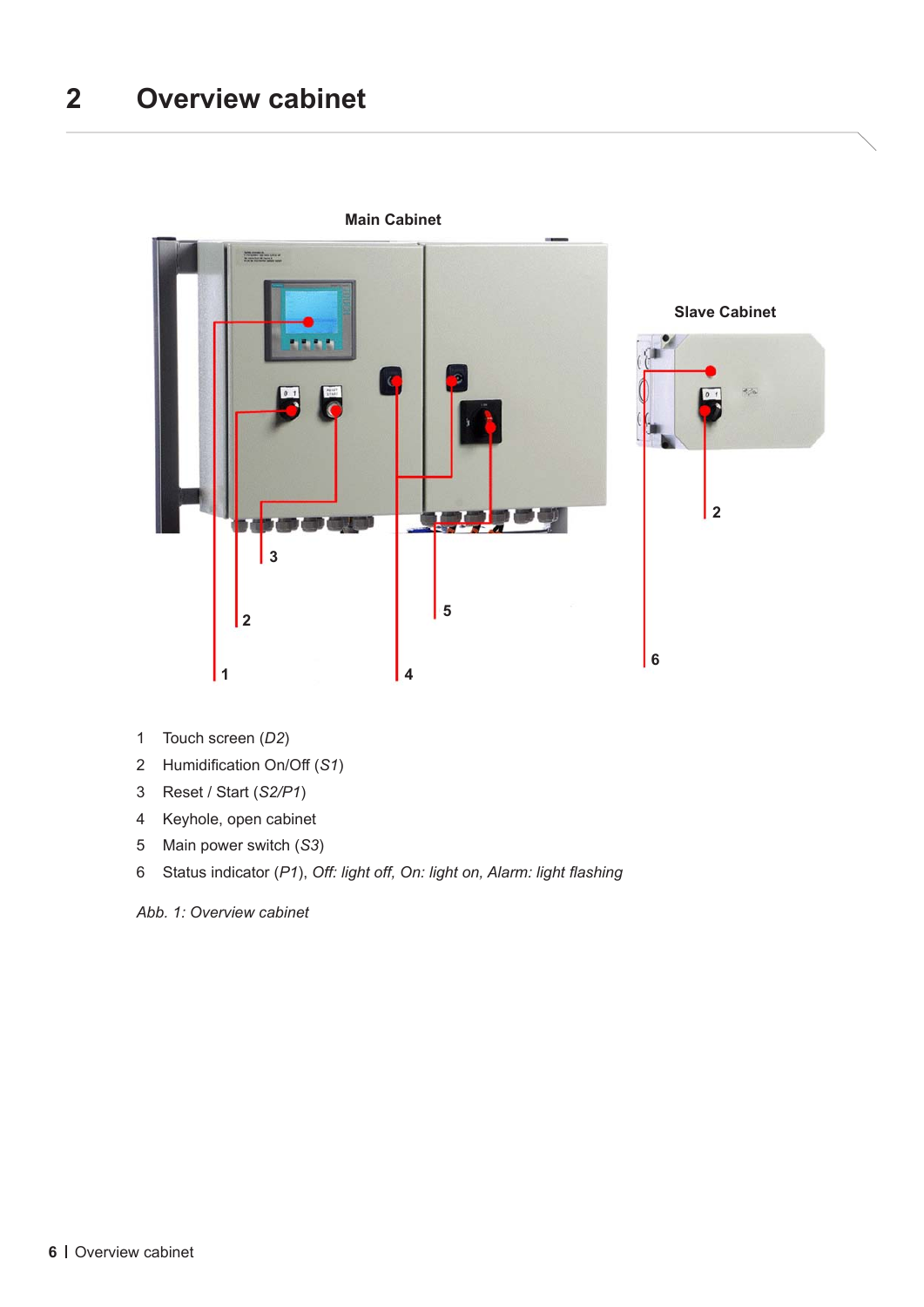## <span id="page-6-0"></span>**3 Equipment protection**

### **3.1 Pressure switch (inlet water)**

The HP and HPRO have a pressure switch which monitors the inlet water pressure.

If the inlet water pressure drops, the controller will stop the pump, thus protecting the pump(s) against dry running. If the water pressure drops, the screen will show "PM Water pressure too low"

## **3.2 Max. Hygrostat to protect against excessive humidification (option)**

It is possible to connect a Max. Hygrostat to the control cabinet. If humidity levels rise to a value that exceeds the value set on the Max. Hygrostat, the system will stop and the alarm lamp flashes. The system will not restart until the alarm is acknowledged by pressing 'Alarm reset'. If this function is not required, the input will short-circuit on the terminal block.

### **3.3 Temperature switch**

The high-pressure pump is protected against overheating by a temperature circuit that measures the current temperature in the pump. The temperature limits can be set individually.

Default settings:

- 1. If the temperature exceeds 30 °C, the control unit will initially attempt cooling by starting the water treatment part and filling up the tank with cold water. – If this makes the temperature drop to below 30 °C, this function will reset and everything will continue unchanged. While the tank is being filled, the high-pressure pump will continue unaffected.
- 2. If instead the temperature continues to rise to above 40 °C, the pump will stop and start emptying the tank of overheated water and produce new water in the tank. During this process and until the start level has been reached, the pump will remain idle with the alarm text displayed. The pump will start automatically once the start level has been reached.
- 3. If the temperature exceeds 50 °C, the pump will stop immediately and must be reactivated via the reset button once the temperature has dropped again.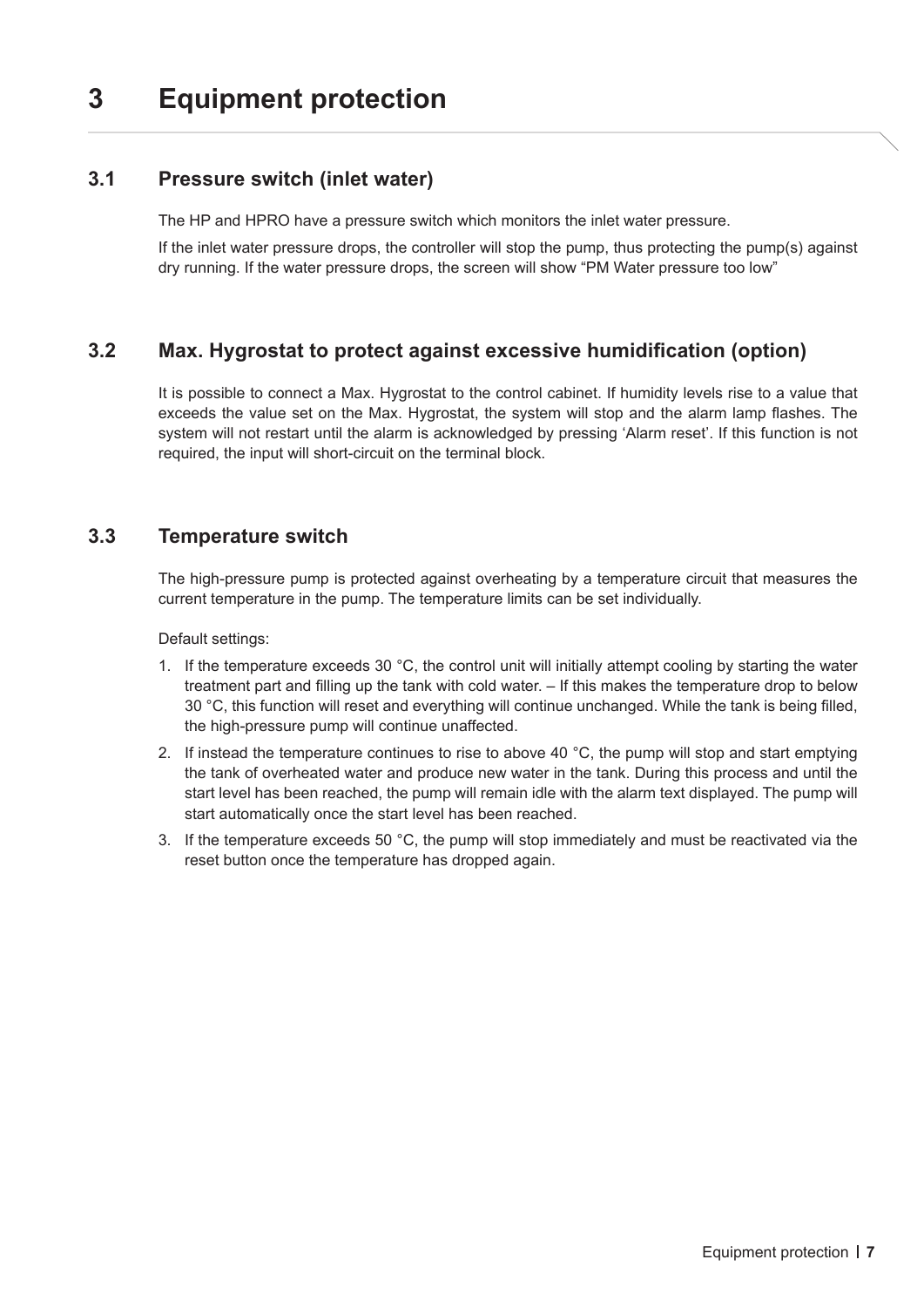### <span id="page-7-0"></span>**3.4 Phase sequence relay**

The control unit is equipped with a phase sequence relay, which protects against incorrect connection of the supply cable. Both LEDs on relay E1, which is located in the cabinet to the right, must be lit. When both LEDs are lit, the pumps will run correctly. The relay also protects against fuse breaking.

### **3.5 Description of Touch Screen**

The screen is equipped with four F keys. Each of the keys is used to navigate between the different screen images. When these are used, the individual key's function is indicated in the description directly above the key.

The actual touch screen can be operated by gently tapping a finger or a fingernail against the required 'buttons' on the screen.

If you want to change a numerical value, press the relevant number key. This will make a numerical keyboard appear on which the new value can be entered. Remember to enter any comma that may be needed. In case you make an incorrect entry, this can be deleted by means of the Backspace button. Once a new value has been entered, press Enter at the bottom right of the image using the numerical keyboard.

## **3.6 Protection against unwanted changes**

On the display, the control unit settings are protected against unwanted changes by means of passwords. The different user groups have different passwords and different rights.

- User no password can read operational information and alarms.
- Master password 8599 as above + option choices.
- Technician 8788, as above + service menu.

Additionally, there are areas of the screen that are protected by extra passwords, to which only ML System has access.

When a password is required in order to change parameters, a screen will appear where the password can be entered. Change to numerical keyboard by means of the key 0-9.

Once the password has been entered, the system will remain unlocked at the relevant level for five minutes.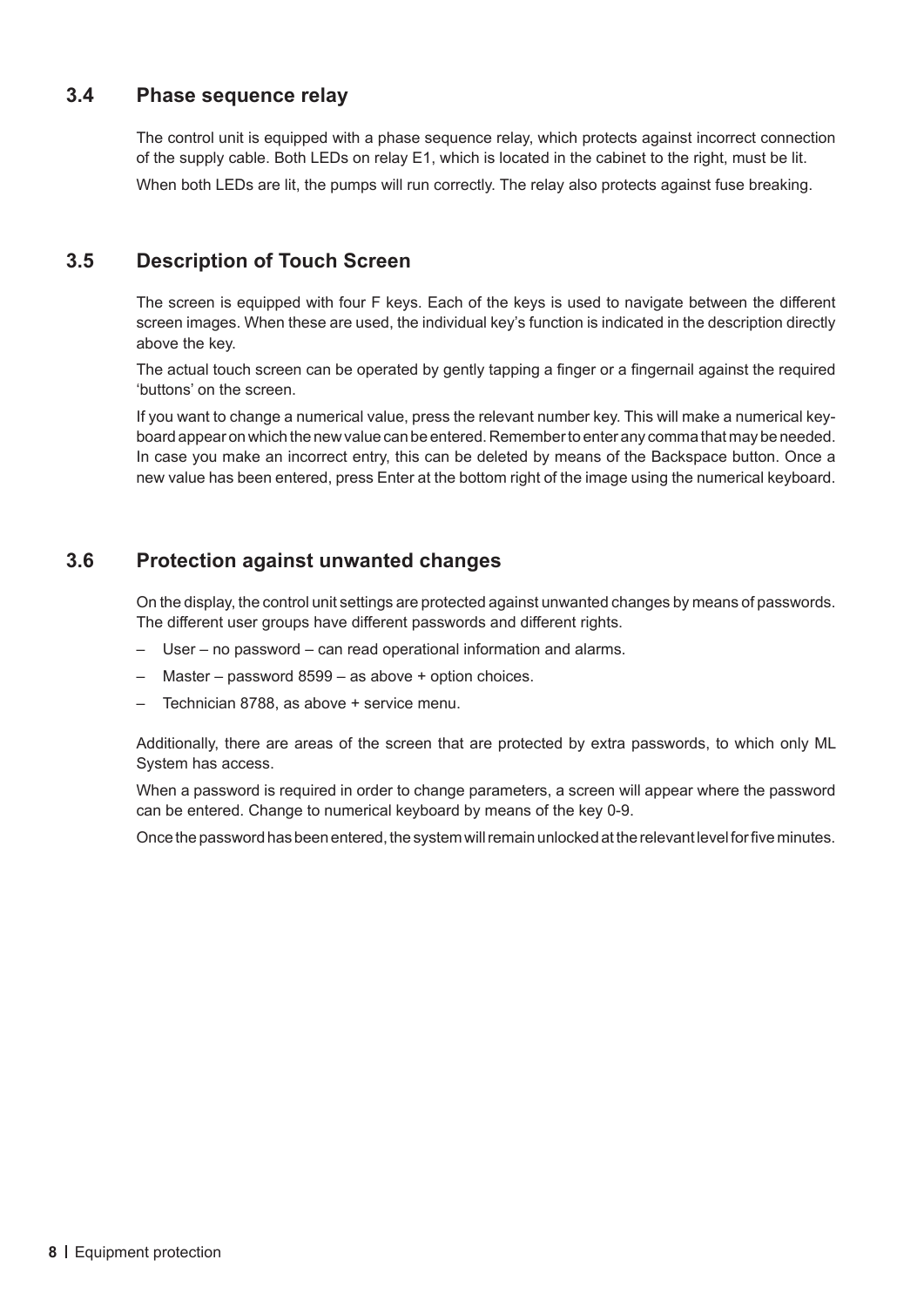## <span id="page-8-0"></span>**4 Alarm messages**

This page shows alarms and operational messages. The alarm display contains information about when an alarm was triggered and when it was reset. The page shows active alarms and previous alarms. Please note that the system does not have a backup memory, which means that previous alarms will be lost in case of power failure.

### **4.1 Alarm message display**

#### **Max. Hygrostat**

Max. Hygrostat has dropped out because humidity is too high. The system has stopped and must be restarted once the humidity level has dropped.

#### **Water pressure too low**

The water pressure of the water inlet to the pump station is too low.

#### **Sensor error**

The signal from one of the humidity sensors is outside the expected range of 20 to 80 % RH. In order to ensure that it will be possible to start in very dry surroundings, the 20 % limit is reduced to 5 % RH for the first 10 minutes after the system is switched on. If an alarm is triggered, only the affected sections will be stopped.

#### **Emptying tank - water too hot**

The water is too hot – above 40 ºC. The tank will be emptied to start level and filled with cold water. The pump will run unchanged in the meantime.

#### **Stop - Pump too hot**

The water is too hot – above 50 ºC. The system has stopped and must be restarted once the temperature has dropped.

#### **Tank full**

The water level in the tank is too high.

- Lower the water level and reset the system.
- Check that the inlet valve closes tightly when the system is idle.

#### **Thermo relays error**

The protective motor switch for the high-pressure pump is disengaged.

• Engage the relay and try restarting.

#### **FD error**

Communication with frequency drive is lost.

- Check frequency drive has power
- Check the frequency drive display for error indications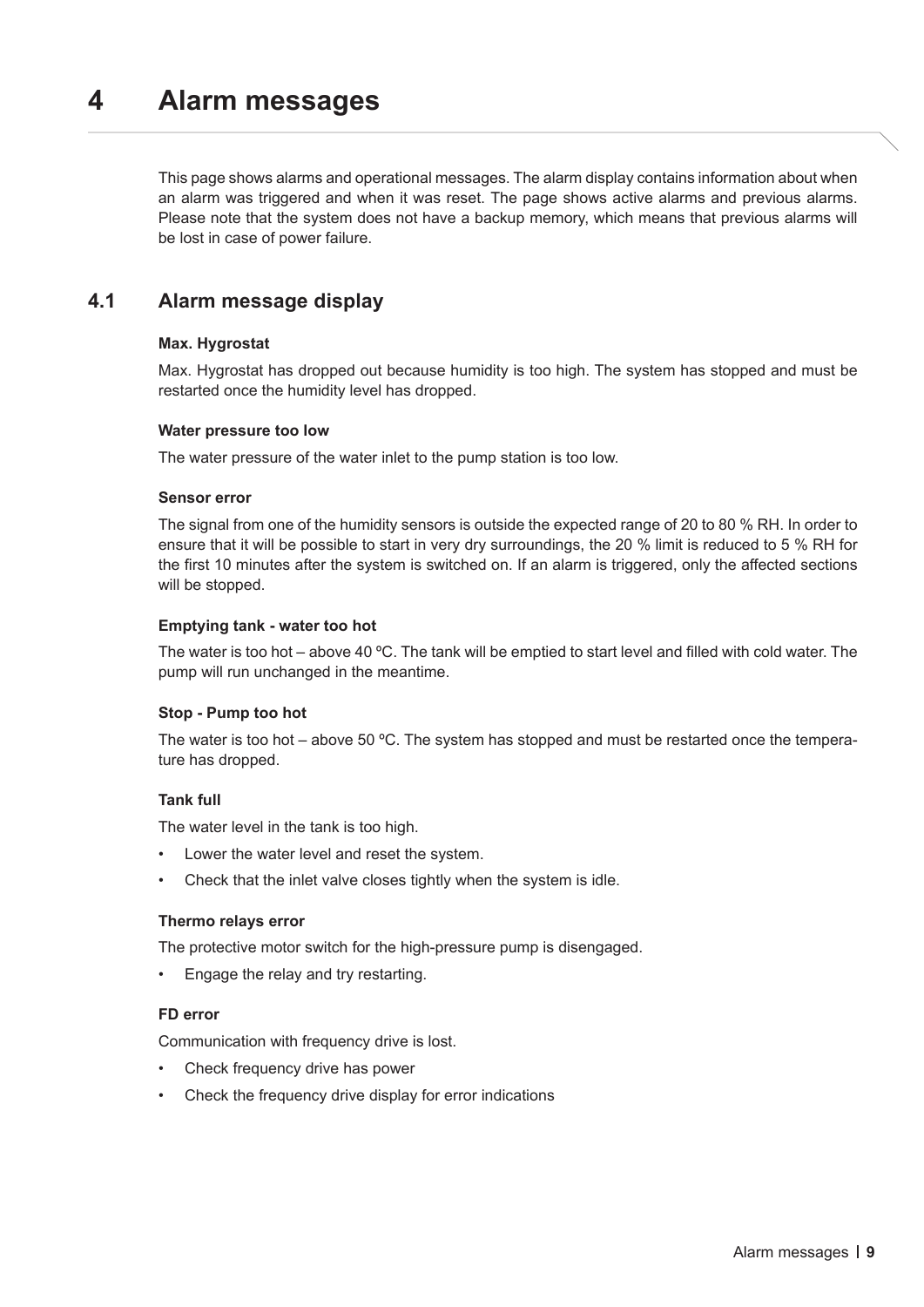#### <span id="page-9-0"></span>**Pressure to high**

High pressure above the high limit set point (only VFD versions have a high pressure sensor)

- Check settings in 2.12 HP control are correct, and the pressure shown is approx. the same as the analogue manometer at the high pressure manifold shows. If the measured pressure differs from the analogue manometer, this could indicate that the pressure transmitter is damaged.
- Check the pressure relieve valve is set correct and is working probably.
- Check high pressure valves are opening

#### **Pressure to low**

High pressure below the low limit set point (only VFD versions have a high pressure sensor)

- Check for leaks, which could cause a pressure loss
- Check that the settings in 2.12 HP control are correct, and the pressure shown is approx. the same as the analogue manometer at the high pressure manifold shows. If the measured pressure differs from the analogue manometer, this could indicate that the pressure transmitter is damaged.
- Check the pressure relieve valve is set correct and is working probably.
- Check no nozzles are missing or flush valve is leaking.

#### **4.2 Operational message display**

#### **Water level below start level**

The water level in the container is too low for the pump to start. Once an adequate level has been reached, the system will start automatically.

#### **Pump will start automatically after delay**

The pump has been set on pause, e.g. after disinfection. The pump will start automatically after the expiry of the set time.

#### **Service**

Pre-set service interval has been reached. System must be serviced!

#### **UV lamp error**

The UV bulb or ballast is broken.

#### **UV lamp soon to be changed**

Warning 3 weeks prior to UV lamp change / service.

#### **UV lamp error to old**

Replace UV lamp and reset service interval.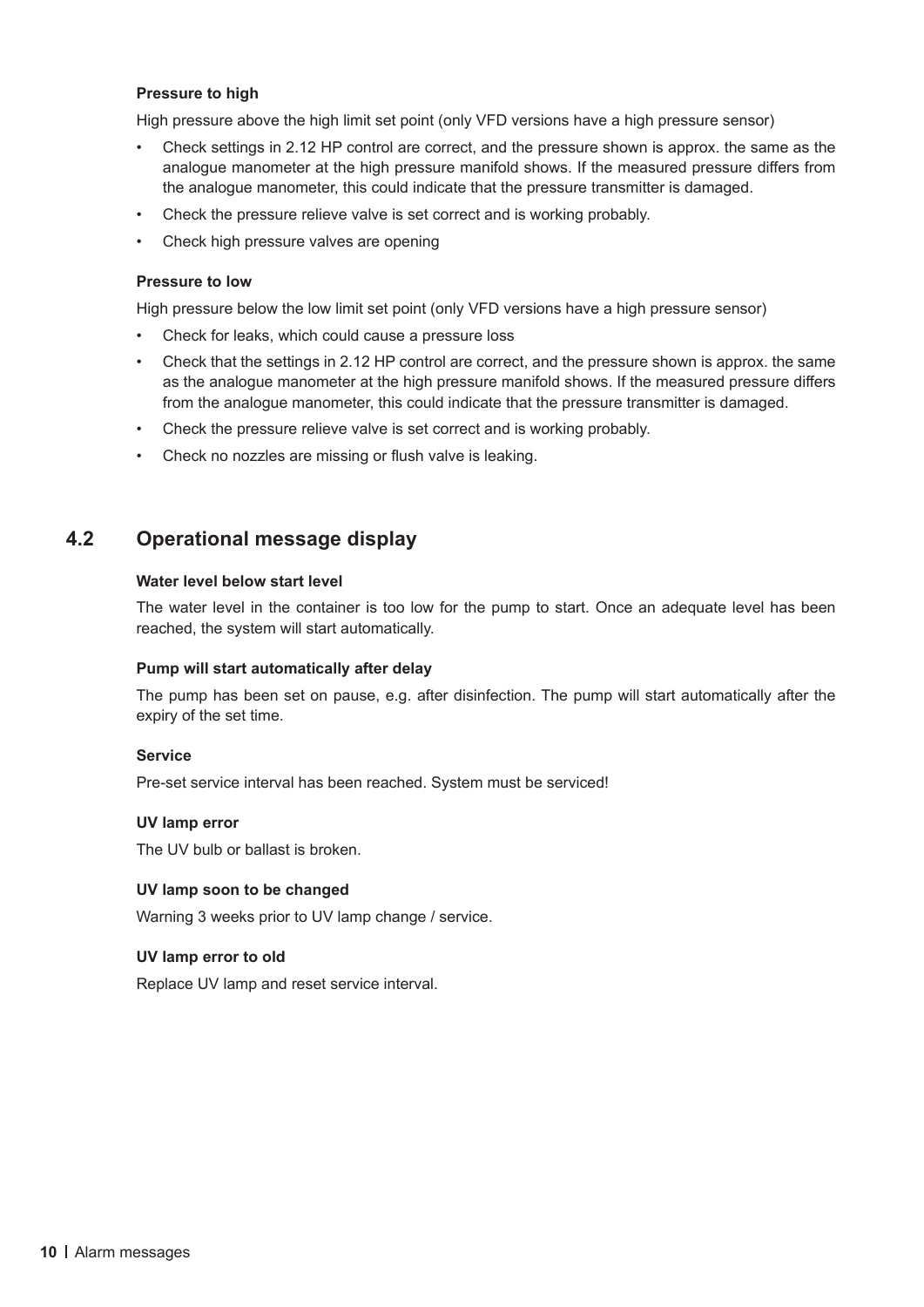## <span id="page-10-0"></span>**5 Operating the controller**

## **5.1 Menu overview**



*Fig. 2: Menu overview*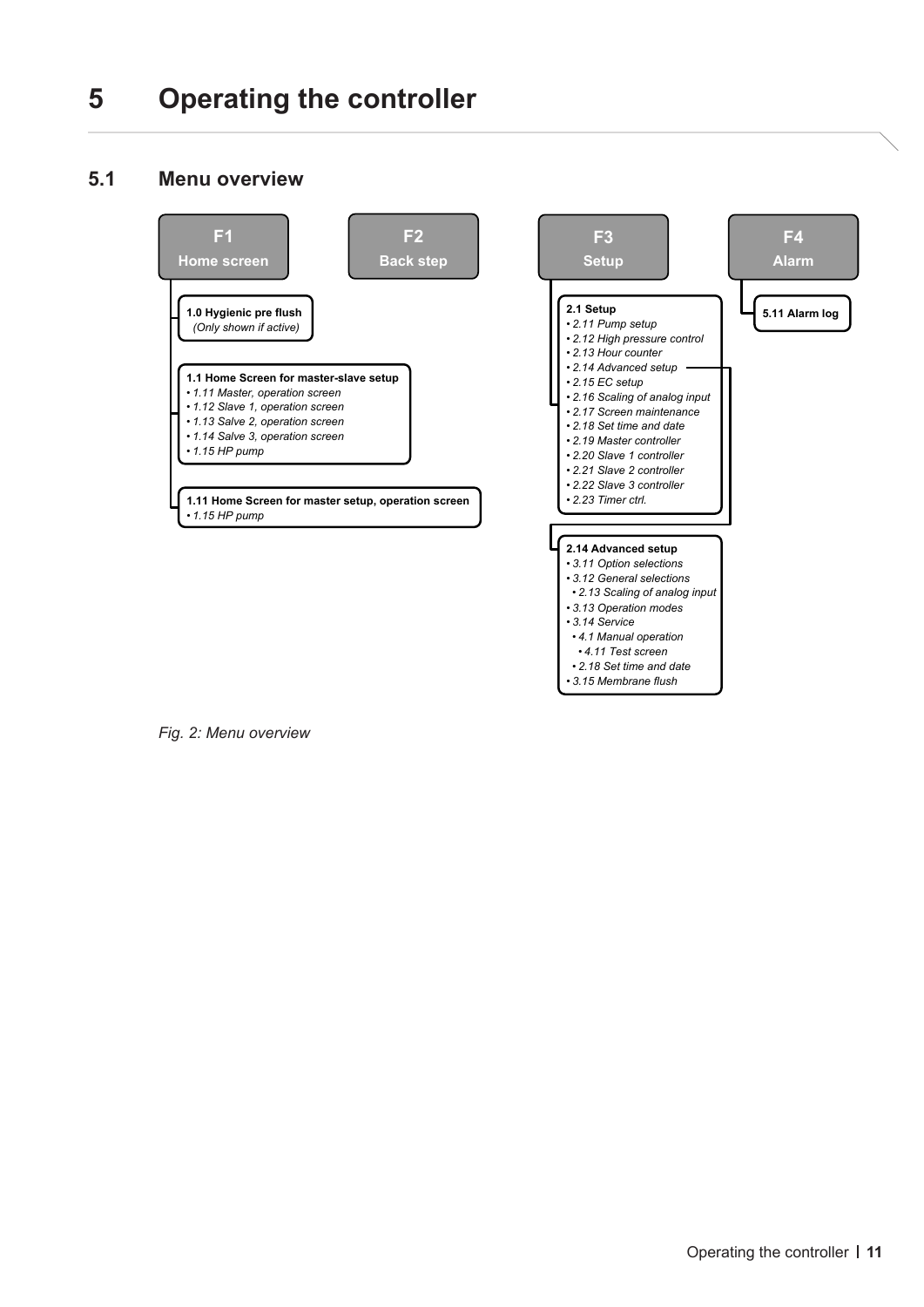## <span id="page-11-0"></span>**5.2 1.0 - Hygienic pre flush**

#### **1.0 - Hygienic Pre flush**



## **5.3 1.1 - HP Controller (F1 - home screen)**

| This screen is shown when the system is setup for<br><b>IEMENS</b><br><b>SIMATIC PANE</b><br>slaves (3.12). If no slaves are chosen screen 1.11<br>is shown.<br>1.1 HP Controller<br>31/12/2000<br>10:59:59<br>0000 IA<br>Main<br>Above the pump icon the current pump temperature<br>is shown. If the pump is fitted with frequency drive<br>0000 l/h<br>Slave1<br>$000 \text{ uS}$<br>or EC monitoring, messured values are shown here.<br>Temp.<br>000 °C<br>0000 l/h<br>Pressure 000 Bar<br>Slave2<br>Right to the pump icon is a link to more detailed<br>pump data (1.15).<br>0000 l/h<br>01/01/1999 12:00:00 Message Text  Message Text<br>If you press the wave logo in the upper left corner<br>01/01/1999 12:00:00 Message Text  Message Text<br>the language and units change (US imperial / eng-<br>lish metric).<br>In the upper right corner time and date are shown.<br>On the right side of the screen links to each spray<br>unit and their individual loads are shown. | 1.1 - HP Controller (F1 - home screen) |  |
|------------------------------------------------------------------------------------------------------------------------------------------------------------------------------------------------------------------------------------------------------------------------------------------------------------------------------------------------------------------------------------------------------------------------------------------------------------------------------------------------------------------------------------------------------------------------------------------------------------------------------------------------------------------------------------------------------------------------------------------------------------------------------------------------------------------------------------------------------------------------------------------------------------------------------------------------------------------------------------------|----------------------------------------|--|
| In the bottom of the screen the latest two warnings<br>or alarms are shown: By pressing the Reset/Start<br>button on the main cabinet, these lines are erased<br>and the alarm reset.                                                                                                                                                                                                                                                                                                                                                                                                                                                                                                                                                                                                                                                                                                                                                                                                    |                                        |  |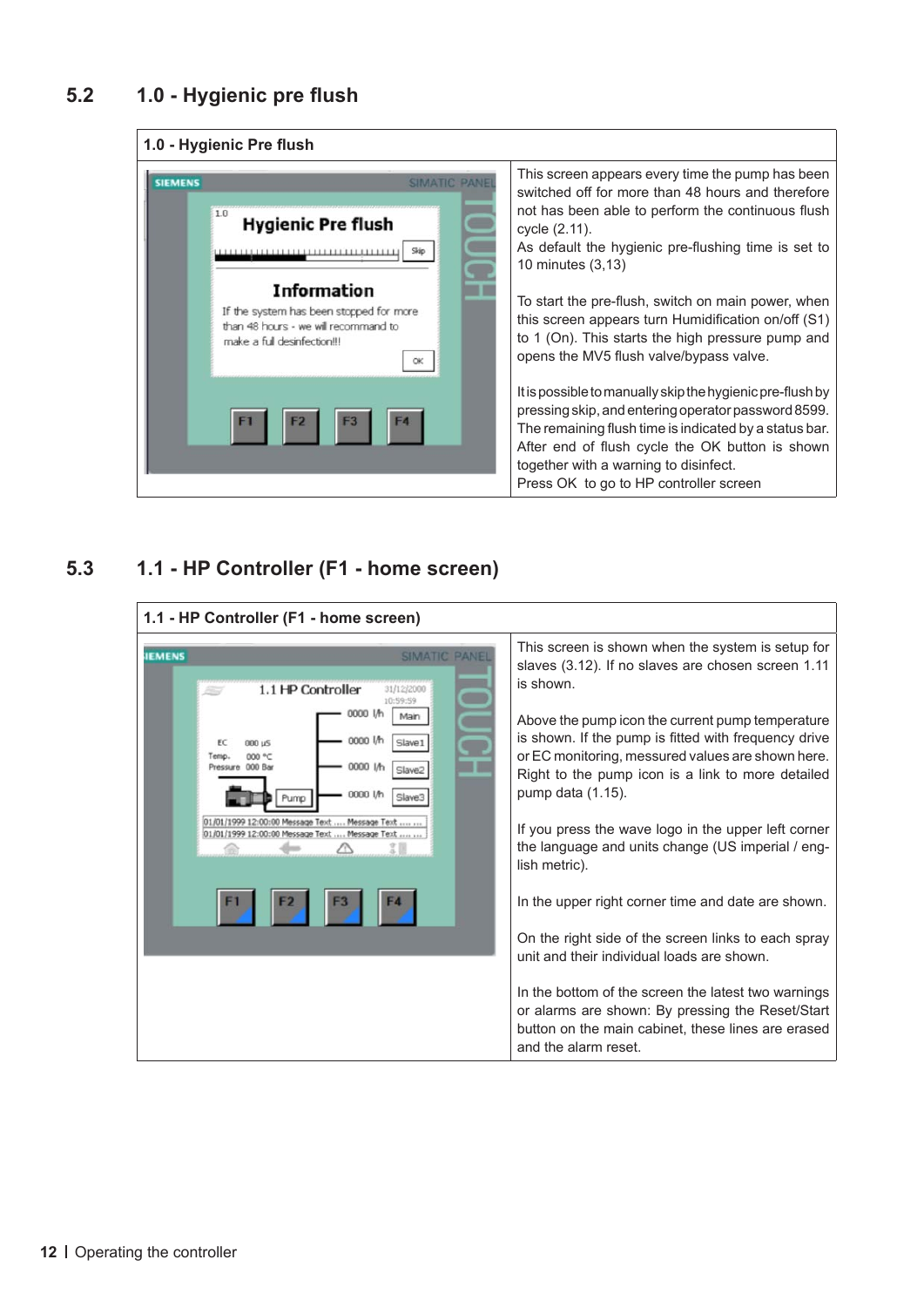## <span id="page-12-0"></span>**5.4 1.11 - HP Controller (F1 - home screen)**



## **5.5 1.12/1.13/1.14 - Slave 1...3**

| <b>SIEMENS</b> | 1.12 Slave 1<br>Setpoin<br>Unit stopped<br>01/01/1999 12:00:00 Message Text  Message Text<br>01/01/1999 12:00:00 Message Text  Message Text<br>F1 | <b>SIMATIC PANEL</b><br>31/12/2000<br>0:59:59<br>Step 00 | In the left corner incomming signals and setpoints<br>according to the chosen method of regulation (3.13)<br>Operation) are shown.<br>Unit started/stopped indicates whether the start/stop<br>switch on the slave cabinet is activated.<br>On the right side of the screen the status for each<br>valve/step is shown. |
|----------------|---------------------------------------------------------------------------------------------------------------------------------------------------|----------------------------------------------------------|-------------------------------------------------------------------------------------------------------------------------------------------------------------------------------------------------------------------------------------------------------------------------------------------------------------------------|
|----------------|---------------------------------------------------------------------------------------------------------------------------------------------------|----------------------------------------------------------|-------------------------------------------------------------------------------------------------------------------------------------------------------------------------------------------------------------------------------------------------------------------------------------------------------------------------|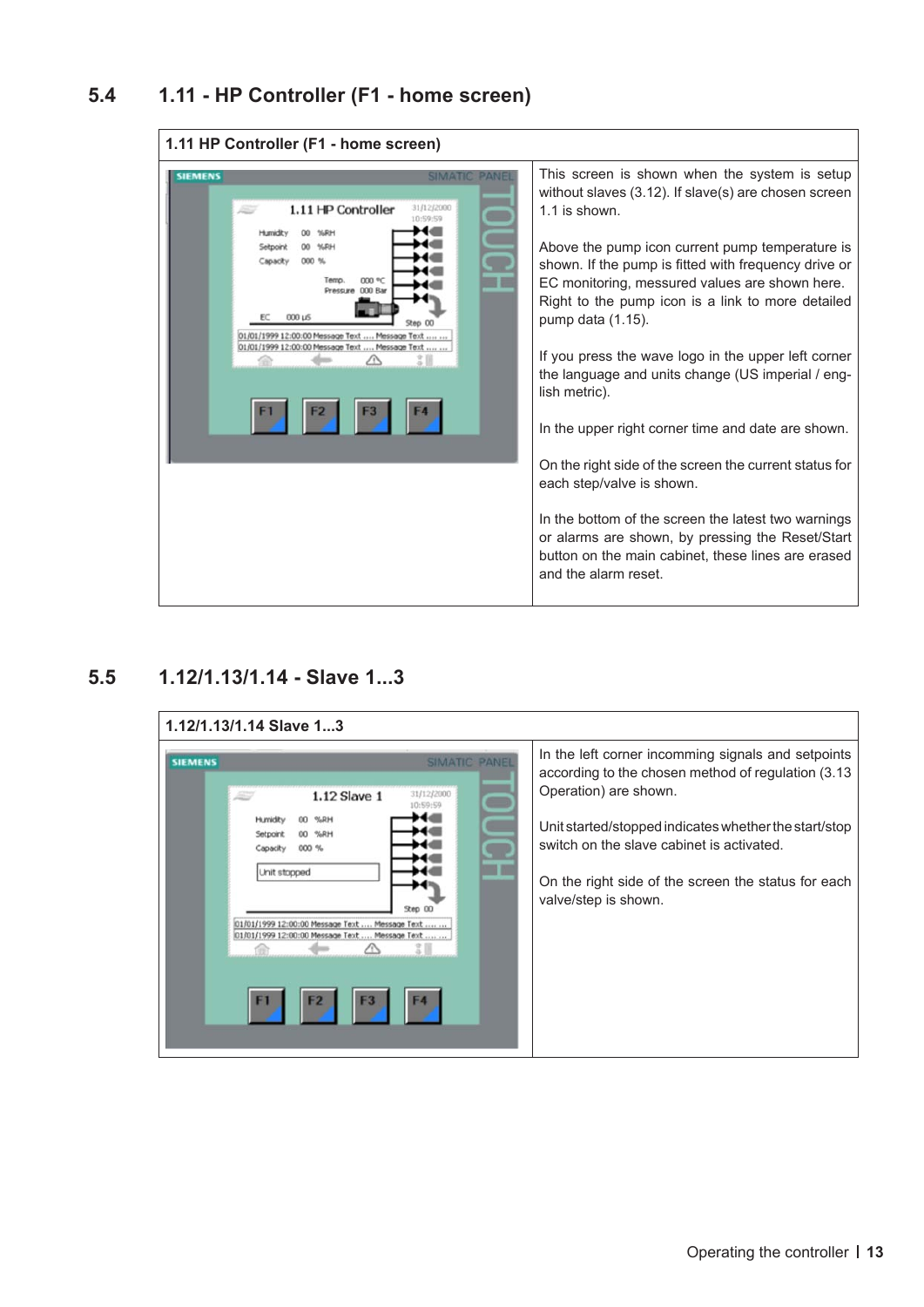## <span id="page-13-0"></span>**5.6 1.15 - High pressure pump**

| 1.15 HP pump                                                                                       |                        |                                                                         |  |  |
|----------------------------------------------------------------------------------------------------|------------------------|-------------------------------------------------------------------------|--|--|
| <b>SIEMENS</b>                                                                                     | <b>SIMATIC PANE</b>    | Operation information                                                   |  |  |
| 27<br>1.15 HP pump                                                                                 | 31/12/2000<br>10:59:59 | Note: Some info is only available if pump has the<br>optional hardware. |  |  |
| Temperature<br>000<br>Outlet pressure<br>000 Bar<br>000 %<br>Speed<br>Running hours<br>000000 Hour | ٩C                     |                                                                         |  |  |
|                                                                                                    | $30 - 10$              |                                                                         |  |  |
| F1<br>F <sub>3</sub><br>F <sub>2</sub>                                                             | F4                     |                                                                         |  |  |

## **5.7 2.1 - Setup**

| 2.1 Setup<br><b>SIEMENS</b> | SIMATIC PANEL                                                                                                                                                                                                                                                                                                                                                                                                                          | Press any link to enter a sub menu |
|-----------------------------|----------------------------------------------------------------------------------------------------------------------------------------------------------------------------------------------------------------------------------------------------------------------------------------------------------------------------------------------------------------------------------------------------------------------------------------|------------------------------------|
|                             | 31/12/2000<br>i di c<br>$2.1 - Setup$<br>10:59:59<br>2.11<br>2.15<br>2.19<br>EC setup<br>Reg.setup<br>Pump setup<br>2.12<br>2.16<br>2.20<br>Scale sensor<br>Pres.control<br>Sat Isetup<br>$\blacksquare$<br>2.13<br>2.17<br>2.21<br>Hour counter<br>Sat 2 setup<br>Screen maint<br>2.22<br>2.18<br>2.14<br>Adv.Setup<br>Set time<br>Sat 3 setup<br>2.23<br>Timer.ctrl<br>3<br>F1<br>F <sub>4</sub><br>F <sub>2</sub><br>F <sub>3</sub> |                                    |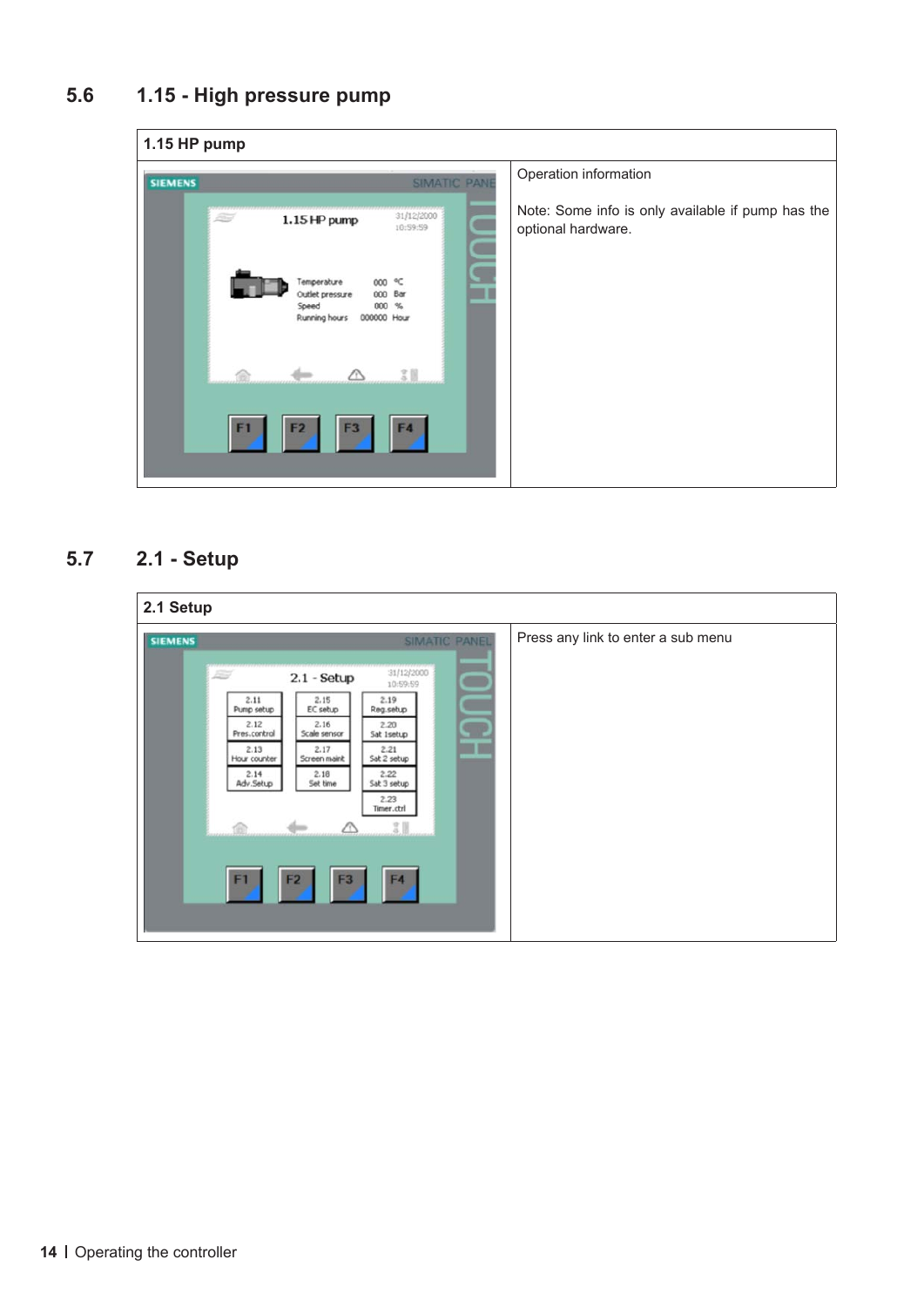#### <span id="page-14-0"></span>**2.11 Pump setup**



#### **Pressostat del**

Alarm delay for inlet pressure (PS1) < 1 bar. Default: 10 sec.

#### **Max.SP**

Maximum allowed humidity, only shown if humidity controlled capacity has been chosen (3.13), if the entered value is exeeded system goes in alarm and stops the pump.

#### **Pump temperature**

Shows actual pump temperature and it is possible to change the temperature limit of the pump. Default: 40°C

#### **WARNING!**

Raising the temperature limit above 40°C may cause damage to the high pressure pump.

#### **Flush control**

To reduce the risk of germs and harmfull bacteria developing in the system, all the water in the system must be changed 2-4 times every 24 hours. This is done by opening MV REG and/or MV5 flush valves and running the pump for a short period at preset intervals. The flush sequence is only active if humidification it self is not ennough to change the water.

If the external clearance signal is off the pump only preforms flush thru the flush valve MV5

We strongly advice to always keep the system turned on in order to run the flush continuously and thereby reducing the risk of contaminating the system/air with harmful organisms.

- **Flush Delay** Sets the time in minutes, between each flush sequence. Default: 30 minutes.
- **Flush Pipe**

Time the pump opens MV5 flush valve. The MV5 flush valve gives approx 50 L/h. Default: 10 sec.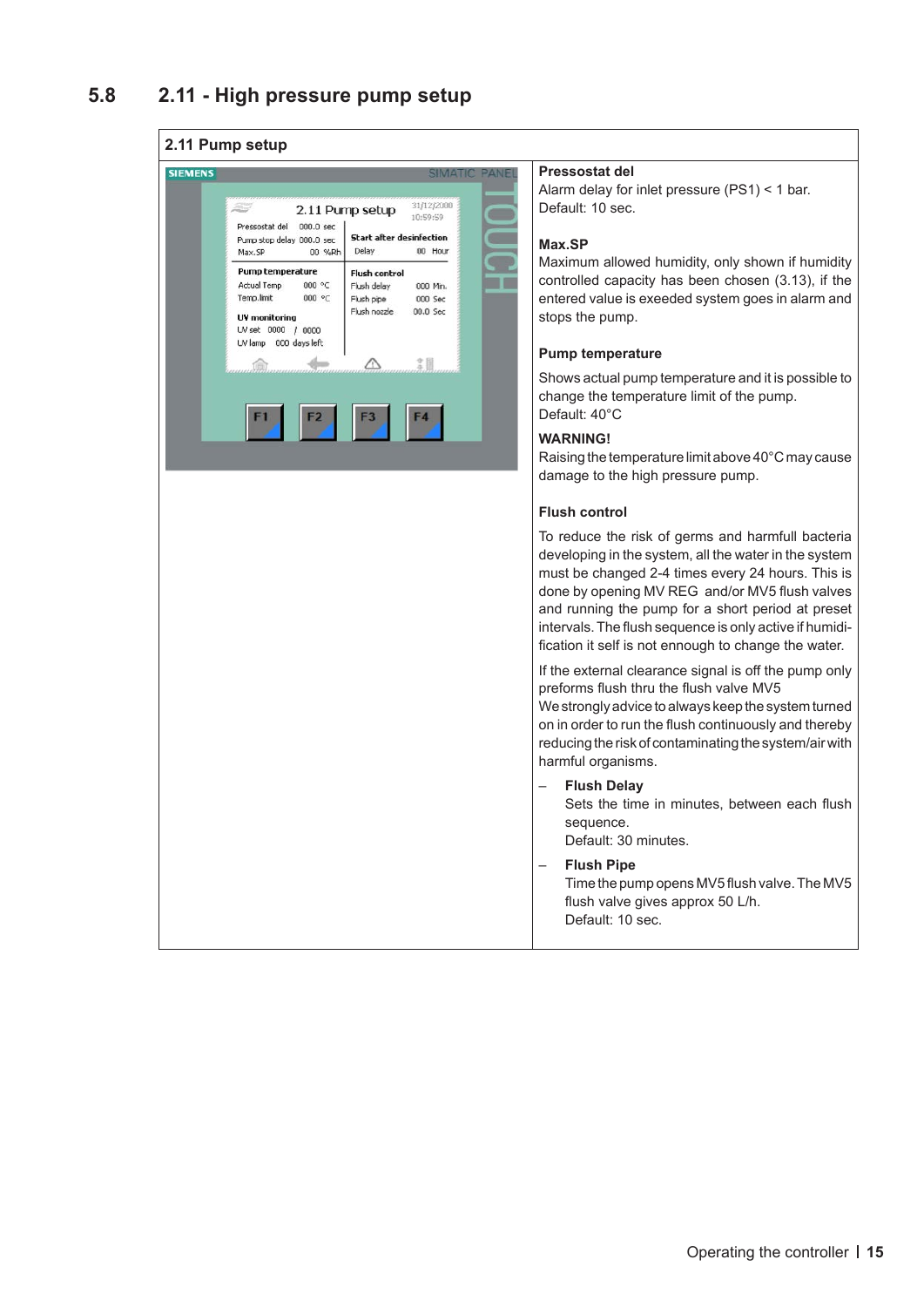| Flush nozzle<br>Time each REG valve REG1, 2, 3 or 4 opens.<br>The water sprays thru the nozzles and into the<br>duct.<br>The system monitors if a nozzle line has been<br>running in the last flush delay period. If not it<br>will be flushed.<br>Start after desinfection<br>This function is used to delay start of humidifica-<br>tion after end of desinfection.                                                                                                                                                                                                                                          |
|----------------------------------------------------------------------------------------------------------------------------------------------------------------------------------------------------------------------------------------------------------------------------------------------------------------------------------------------------------------------------------------------------------------------------------------------------------------------------------------------------------------------------------------------------------------------------------------------------------------|
|                                                                                                                                                                                                                                                                                                                                                                                                                                                                                                                                                                                                                |
| UV monitoring (option)<br>UV set<br>$\overline{\phantom{0}}$<br>This function is used to monitor that the UV light<br>bulp is working. The value to the left (0000/0000)<br>shows the actual power consumption of the<br>UV light bulb. If the power consumption drops<br>bellow the manually entered value on the right,<br>the system gives a warning. The entered value<br>should be 15 % lower than the messured value.<br>E.g.: after changing the UV light bulb UV set-<br>ting shows:<br>UV set 5654 / 7000<br>Press the 7000 and change to (5654 * 0,85)<br>$\bullet$<br>$= 4805$<br>Press start/reset |
| UV Lamp xxx days left<br>Counts down from 365 to 0. 21 days before<br>countdown reaches 0 days the system gives a<br>warning. At 0 days the system shows an alarm<br>in the display. UV-timer can be reset / altered<br>in 3.14 service.                                                                                                                                                                                                                                                                                                                                                                       |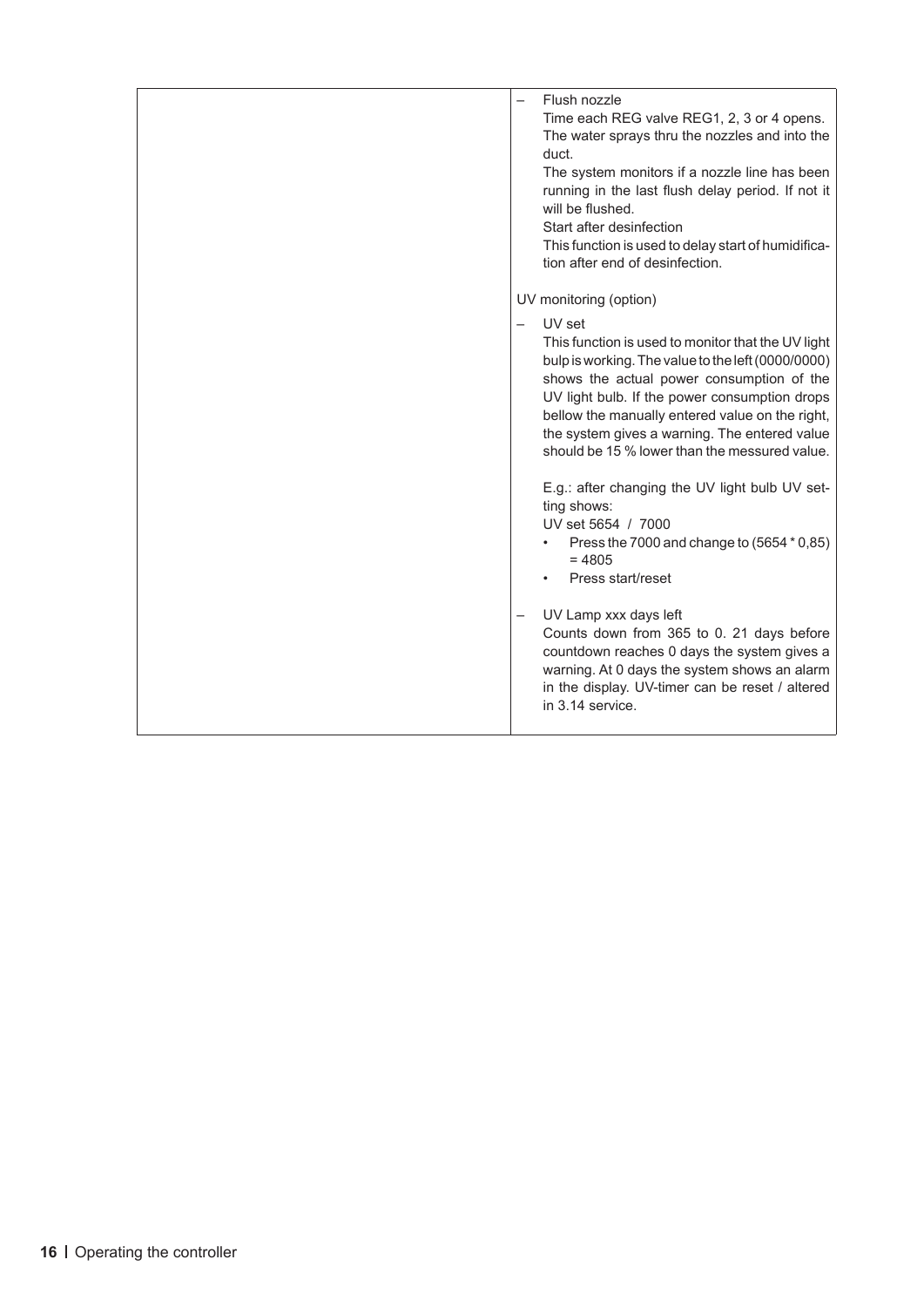## <span id="page-16-0"></span>**5.9 2.12 - High pressure control**



### **5.10 2.13 - Hour counter**

| 2.13 Hour counter |                                                                                              |                                                |                                                 |  |  |
|-------------------|----------------------------------------------------------------------------------------------|------------------------------------------------|-------------------------------------------------|--|--|
| <b>SIEMENS</b>    |                                                                                              | <b>SIMATIC PANEL</b>                           | Shows running hours for the high pressure pump. |  |  |
|                   | 2.13 Hour counter<br>For 11<br>Pump<br>000000 Hour<br>F <sub>3</sub><br>F1<br>F <sub>2</sub> | 31/12/2000<br>10:59:59<br>31<br>F <sub>4</sub> |                                                 |  |  |
|                   |                                                                                              |                                                |                                                 |  |  |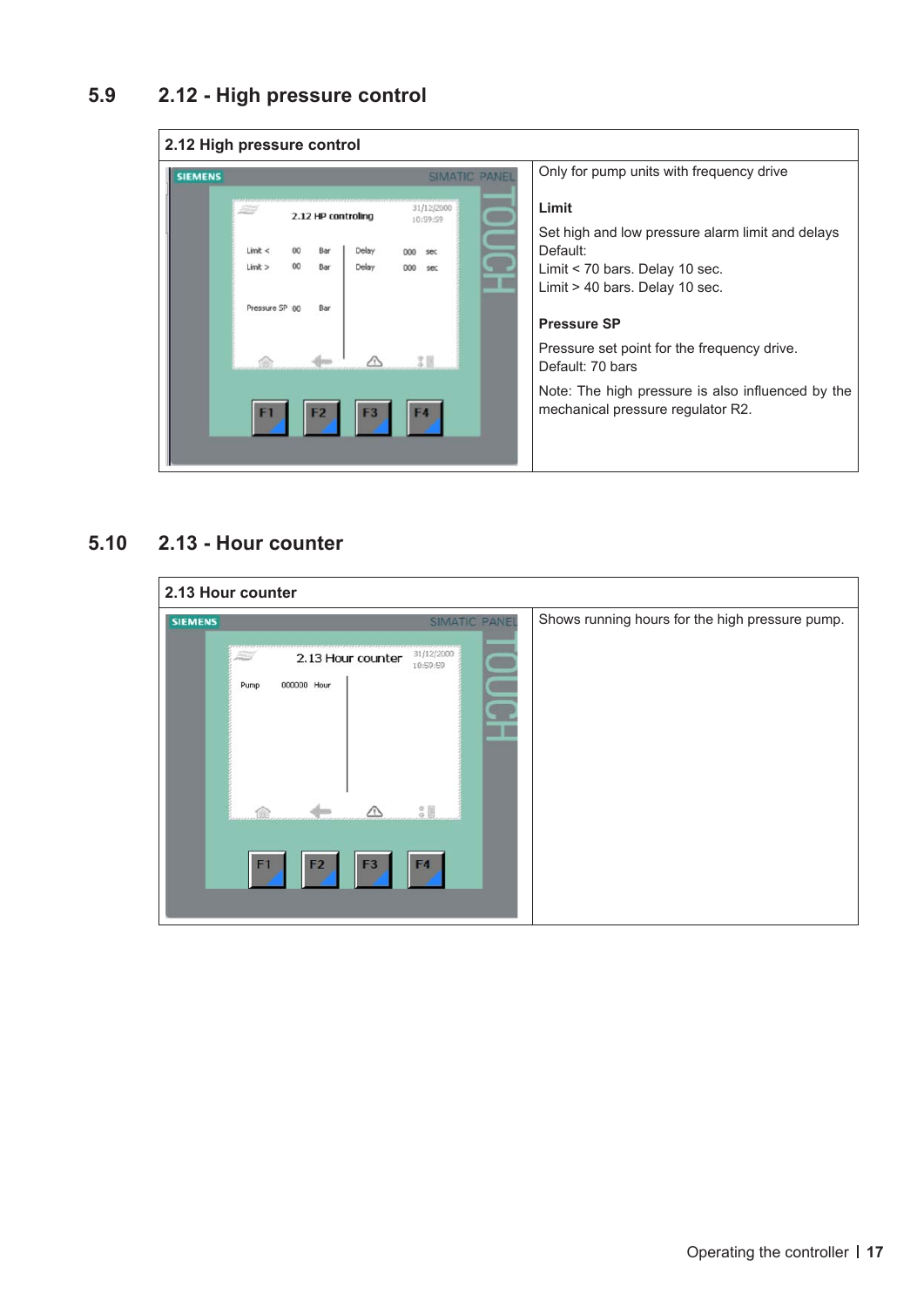<span id="page-17-0"></span>

| <b>SIEMENS</b> | <b>SIMATIC PANEL</b>                                                                                                                                                                                                  | Password protected menu.            |
|----------------|-----------------------------------------------------------------------------------------------------------------------------------------------------------------------------------------------------------------------|-------------------------------------|
|                | 31/12/2000<br>Æ<br>2.14 Adv. setup<br>10:59:59<br>Operation<br>Select<br>General<br>selections<br>modes<br>options<br>Membrane<br>Service<br>Language<br>flush<br>3 图<br>F1<br>F <sub>2</sub><br>F <sub>3</sub><br>F4 | Press any link to enter a sub menu. |

## **5.12 2.15 - EC setup (conductivity sensor)**

| 2.15 EC setup  |                                                                                                                                                                                  |                                                                                                  |                                                                                                                         |                                                                                                                                                                                                                                                                                                                                                       |
|----------------|----------------------------------------------------------------------------------------------------------------------------------------------------------------------------------|--------------------------------------------------------------------------------------------------|-------------------------------------------------------------------------------------------------------------------------|-------------------------------------------------------------------------------------------------------------------------------------------------------------------------------------------------------------------------------------------------------------------------------------------------------------------------------------------------------|
| <b>SIEMENS</b> | 15<br>000<br>HI<br>LO<br>000<br><b>Recommanded values:</b><br><b>CS100 &amp; CS120</b><br>$HI - 60$ (600)<br>$LO - 0$<br><b>CS101 &amp; CS121</b><br>$HI - 20 (200)$<br>$LO - 0$ | 2.15 EC setup<br>EC<br>Max. limit stop<br>Max. limit warn.<br>Min. limit warn.<br>Min. Imit stop | <b>SIMATIC PANEL</b><br>31/12/2000<br>10:59:59<br>000 µS<br>$000 \mu S$<br>$000 \mu$ 5<br>000 µS<br>000 µS<br>200<br>F4 | Only if the pump is fitted with EC sensor, conductivity<br>measurement and alarm.<br>In the left column, scaling of sensor<br>HIE: Highest electrical input<br>LOE: Lowest electrical input<br>HI: Highest reading in disply<br>LA: Lowest reading in display<br>In the right column the measured conductivity<br>high/low alarm and warning settings |
|                |                                                                                                                                                                                  |                                                                                                  |                                                                                                                         |                                                                                                                                                                                                                                                                                                                                                       |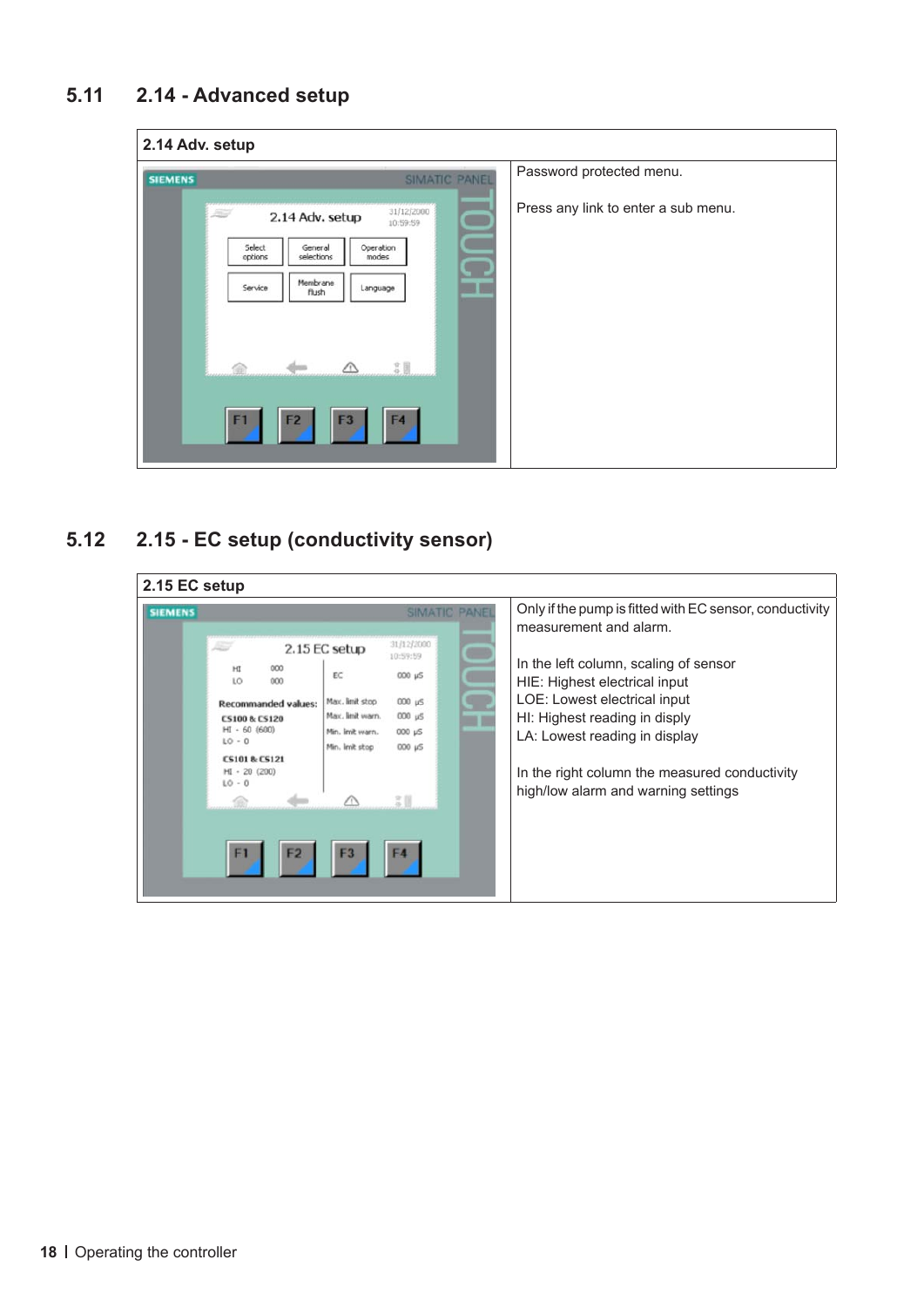## <span id="page-18-0"></span>**5.13 2.16 - Scaling of humidity sensors**



#### **5.14 2.17 - Screen Maintenance**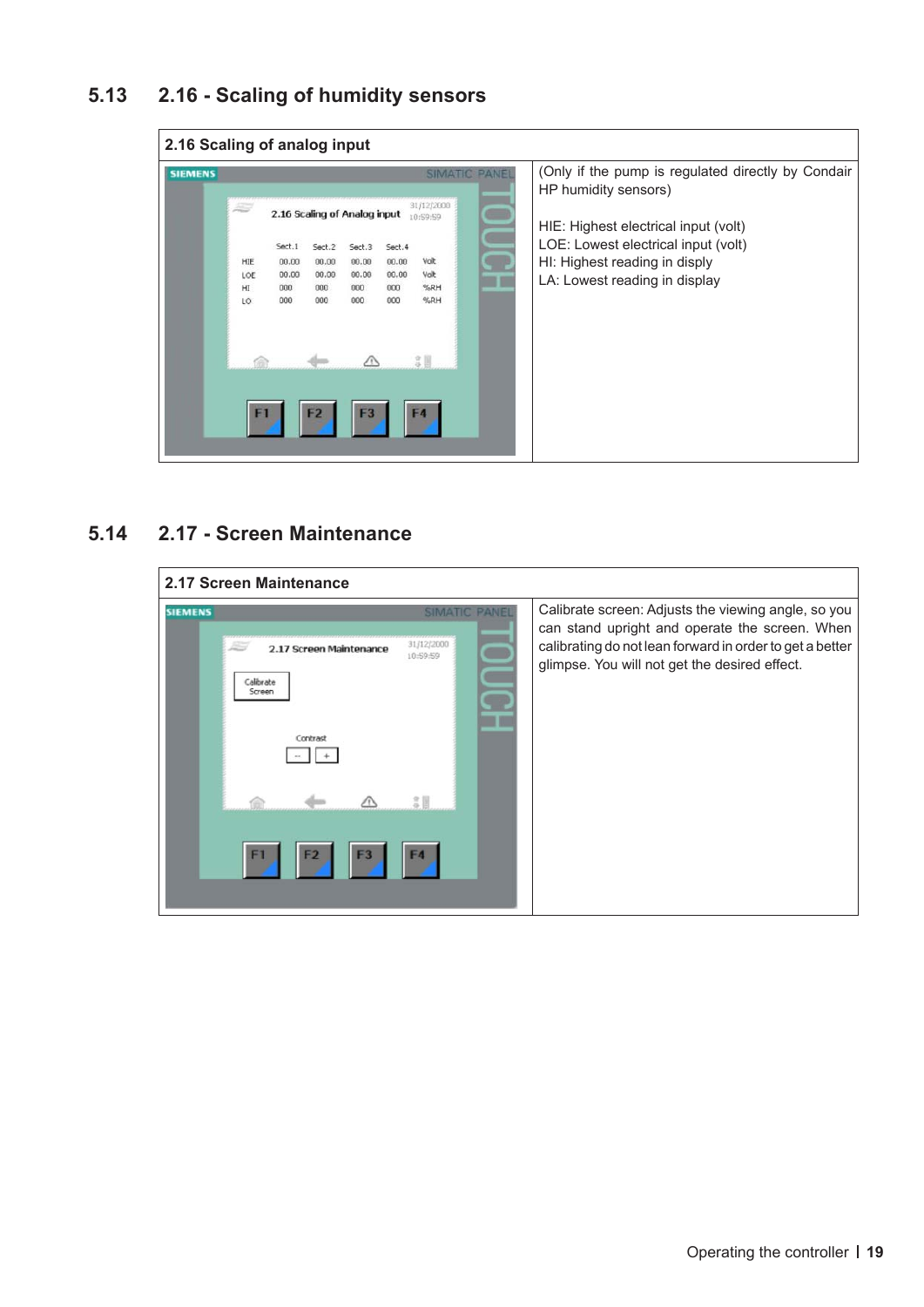## <span id="page-19-0"></span>**5.15 2.18 - Set time and date**



## **5.16 2.19 - HP Controller**

| 2.19 HP Controller<br><b>SIEMENS</b><br>2.19 HP Controller<br><b>Flow settings</b><br>Flow 1<br>0000<br><b>Uh</b><br>Flow 2<br>0000<br><b>Uh</b><br>Flow 3<br>0000<br>lih<br>Flow 4<br>0000<br>-l/h<br>Flow 5<br>0000<br>-lib<br><b>Controller settings</b><br>Update input 00.0 sec<br>PRO<br>000 %<br>Reg.up<br>00.0 sec<br>Reg.down<br>00.0 sec | <b>SIMATIC PANEL</b><br>31/12/2000<br>10:59:59 | Flow settings<br>Enter value in I/h for each step valve.<br>e.g.<br>flow 1: $6*4,5$ l/h nozzles = 27 l/h<br>flow 2: $12*4,5$ l/h nozzles = 54 l/h<br>flow 3: $24*4,5$ I/h nozzles = 108 I/h<br>Controller settings<br>Update input (direct control cap.)<br>Sampling time for the input signal.                        |
|----------------------------------------------------------------------------------------------------------------------------------------------------------------------------------------------------------------------------------------------------------------------------------------------------------------------------------------------------|------------------------------------------------|------------------------------------------------------------------------------------------------------------------------------------------------------------------------------------------------------------------------------------------------------------------------------------------------------------------------|
|                                                                                                                                                                                                                                                                                                                                                    |                                                | PRO (humidity control cap.)<br>Proportional band standard 20%. For a more<br>aggressive regulation lower PRO to e.g. 15%.<br>Reg.up<br>Delay time for step jumps up.<br>Reg.down<br>Delay time for step jumps down<br>If the system switches steps on and off rapidly, rais-<br>ing the delay time could correct this. |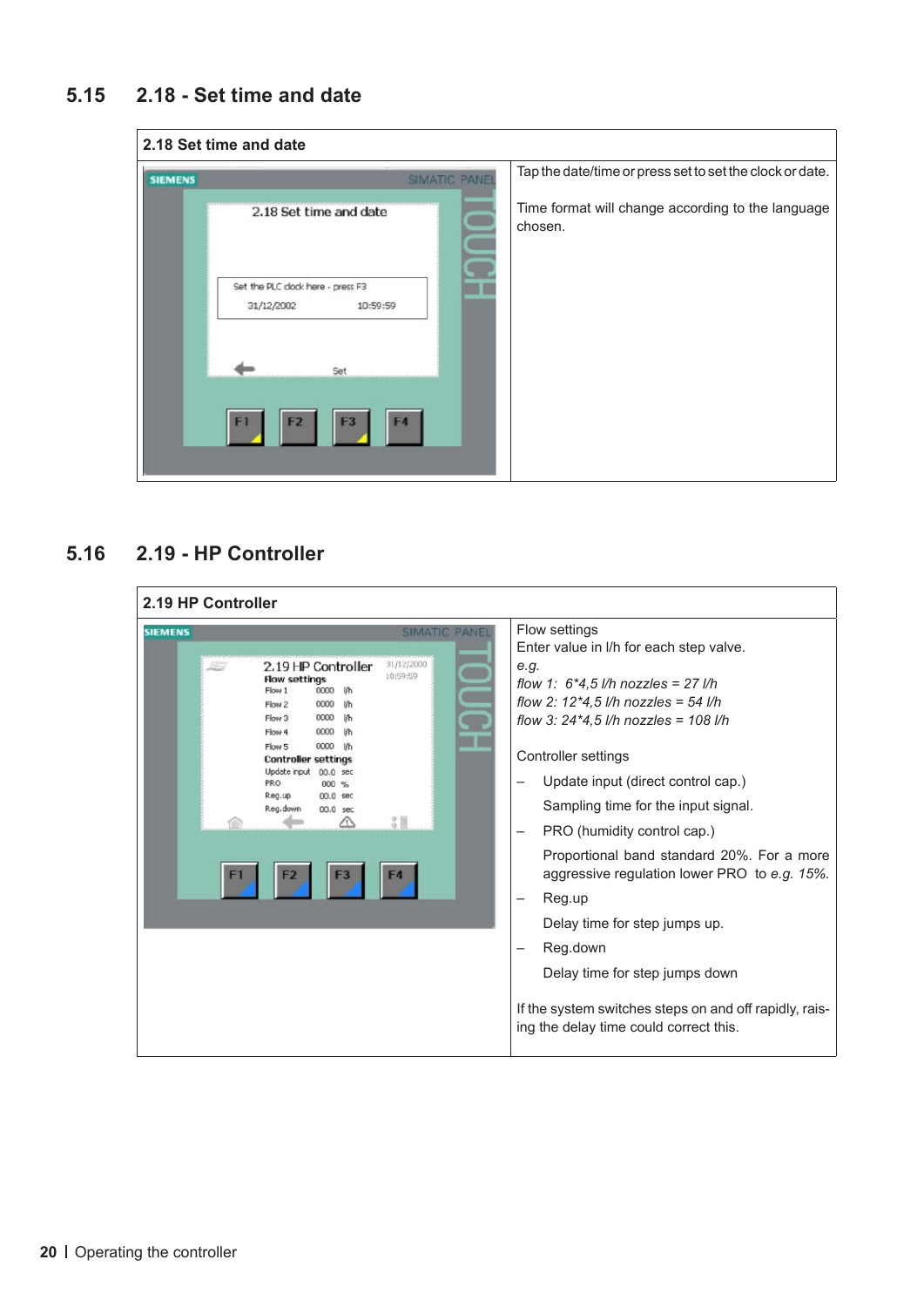<span id="page-20-0"></span>

| 2.20/2.21/2.22 Slave 13                                                                                                                                                                                                                                                                                            |                      |                                                                                                                                                                                                                                                                                                                                                                                                                                                                                                                                                                                                           |  |
|--------------------------------------------------------------------------------------------------------------------------------------------------------------------------------------------------------------------------------------------------------------------------------------------------------------------|----------------------|-----------------------------------------------------------------------------------------------------------------------------------------------------------------------------------------------------------------------------------------------------------------------------------------------------------------------------------------------------------------------------------------------------------------------------------------------------------------------------------------------------------------------------------------------------------------------------------------------------------|--|
| <b>SIEMENS</b>                                                                                                                                                                                                                                                                                                     | <b>SIMATIC PANEL</b> | Flow settings                                                                                                                                                                                                                                                                                                                                                                                                                                                                                                                                                                                             |  |
| 31/12/2000<br>2.20 Slave 1<br>10:59:59<br><b>Flow settings</b><br>Flow 1<br>0000<br><b>I/h</b><br>0000<br>Flow 2<br>l/h<br>0000<br>Flow 3<br>0000<br>Flow 4<br>0000<br>lih<br>Flow 5<br><b>Controller settings</b><br>Update input 00.0 sec<br>PRO<br>000 %<br>Reg.up<br>00.0 sec<br>Reg.down<br>$00.0$ sec<br>ŽΠ. |                      | Enter value in I/h for each step valve.<br>e.g.<br>flow 1: $6*4.5$ l/h nozzles = 27 l/h<br>flow 2: $12*4,5$ l/h nozzles = 54 l/h<br>flow 3: $24*4,5$ I/h nozzles = 108 I/h<br>Controller settings<br>Update input (direct control cap.)<br>Sampling time for the input signal.<br>PRO (humidity control cap.)<br>Proportional band standard 20%. For a more<br>aggressive regulation lower PRO to e.g. 15%.<br>Reg.up<br>Delay time for step jumps up.<br>Reg.down<br>Delay time for step jumps down.<br>If the system switches steps on and off rapidly, rais-<br>ing the delay time could correct this. |  |

## **5.18 2.23 - Timer Control**

| 2.23 Timer ctrl. |                        |        |         |                        |                |      |                                                                                              |                                                                                                            |
|------------------|------------------------|--------|---------|------------------------|----------------|------|----------------------------------------------------------------------------------------------|------------------------------------------------------------------------------------------------------------|
| <b>SIEMENS</b>   | <b>SIMATIC</b>         |        |         |                        |                |      |                                                                                              | Timer controlled capacity can be chosen under gen-<br>eral selections 3.13. In this mode the HP can be set |
|                  | 2.23 Timer ctrl.<br>25 |        |         | 31/12/2000<br>10:59:59 |                |      | to open each valve with a time interval.<br>This can be a useful feature when commissioning. |                                                                                                            |
|                  |                        | Master | Slave 1 | Slave 2                | Slave 3        |      |                                                                                              |                                                                                                            |
|                  | Puls1                  | 00.0   | 00.0    | 00.0                   | 00.0           | sec. |                                                                                              |                                                                                                            |
|                  | Pause <sub>2</sub>     | 00.0   | 00.0    | 00.0                   | 00.0           | sec. |                                                                                              |                                                                                                            |
|                  | Puls <sub>2</sub>      | 00.0   | 00.0    | 00.0                   | 00.0           | sec. |                                                                                              |                                                                                                            |
|                  | Pause <sub>2</sub>     | 00.0   | 00.0    | 00.0                   | 00.0           | sec. |                                                                                              |                                                                                                            |
|                  | Puls3                  | 00.0   | 00.0    | 00.0                   | 00.0           | sec. |                                                                                              |                                                                                                            |
|                  | Pause3                 | 00.0   | 00.0    | 00.0                   | 00.0           | sec. |                                                                                              |                                                                                                            |
|                  |                        |        |         |                        | $\mathfrak{A}$ |      |                                                                                              |                                                                                                            |
|                  | F1                     |        | F2      | F <sub>3</sub>         | F4             |      |                                                                                              |                                                                                                            |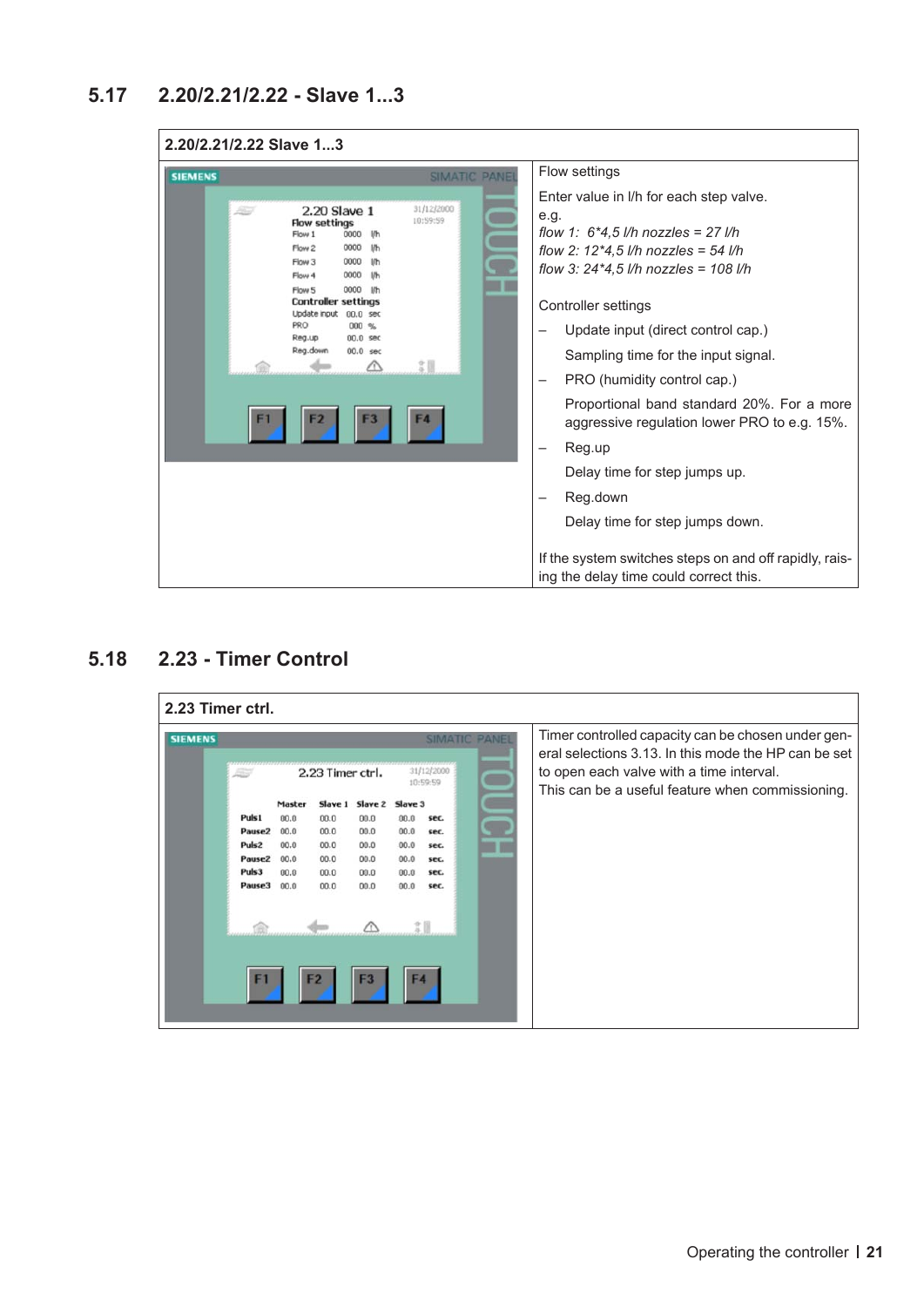## <span id="page-21-0"></span>**5.19 3.11 - Option selections**

| 3.11 Option selections                                                                                                                                                             |                                                |                                                                                                                                                                                                       |
|------------------------------------------------------------------------------------------------------------------------------------------------------------------------------------|------------------------------------------------|-------------------------------------------------------------------------------------------------------------------------------------------------------------------------------------------------------|
| <b>SIEMENS</b><br>3.11 - Option selections<br>89<br>No UV lamp<br>UV select<br>Without FD<br>FD select<br>Without RO function<br>RO select<br>No EC monitering<br><b>EC</b> select | <b>SIMATIC PANEL</b><br>31/12/2000<br>10:59:59 | UV select (Ultra Violet lamp)<br>No UV lamp<br>UV Monitoring<br>FD select (Frequency Drive)<br><b>Without FD</b><br>With FD<br>RO select (Reverse Osmosis)<br>Without RO function<br>With RO function |
|                                                                                                                                                                                    |                                                | EC select (Conductivity monitoring)<br>No EC monitoring<br>EC monitoring + alarms (option)<br>EC monitoring + al + RV/CO2 (not selectable)                                                            |
|                                                                                                                                                                                    |                                                | EC monitoring $+ al + MB + RV/CO2 (not selected be)$<br>Alarms<br>$al =$<br>$RV/CO2=$ Raw water mixer / $CO2$ for conductivity control<br>Mix Bed filtration (ultra-pure water)<br>$MB =$             |

## **5.20 3.12 - General selections**

| 3.12 General selections                                                                                                                                                                                                                                                                                              |                                                                                                                                                                                                                                                                                                                                                                                                                                                                                                                                                                                                 |
|----------------------------------------------------------------------------------------------------------------------------------------------------------------------------------------------------------------------------------------------------------------------------------------------------------------------|-------------------------------------------------------------------------------------------------------------------------------------------------------------------------------------------------------------------------------------------------------------------------------------------------------------------------------------------------------------------------------------------------------------------------------------------------------------------------------------------------------------------------------------------------------------------------------------------------|
| <b>SIMATIC PANEI</b><br><b>SIEMENS</b><br>31/12/2000<br>3.12 - General selections<br>10:59:59<br>No slaves<br>Select slave<br>Analog input<br>0-10 VDC<br>Manuel<br>3 valves - 7 step<br>HP duct mode<br>3 valves - 7 step<br>Slave 1 mode<br>3 valves - 7 step<br>Slave 2 mode<br>3 valves - 7 step<br>Slave 3 mode | <b>Select Slave</b><br>No Slave<br>1 Slave<br>2 Slaves<br>3 Slaves<br>Analog input<br>0-10 VDC<br>2-10 VDC<br>$\overline{\phantom{0}}$<br>4-20 mA (Note: Insert 500 $\Omega$ resistor between<br>input terminals)<br>0-20 mA (Note: Insert 500 $\Omega$ resistor between<br>input terminals)<br>0-10 VDC scaled 20-80 %RH (humidity sensor<br>-<br>signal)<br>4-20 mA scaled 20-80 %RH (humidity sensor<br>signal)<br>Manuel scaling (3,121 Manuel scaling)<br>-<br>HP duct mode / Slave mode<br>3 valves $-7$ step<br>4 valves $-15$ step<br>$\overline{\phantom{0}}$<br>$5$ valves $-31$ step |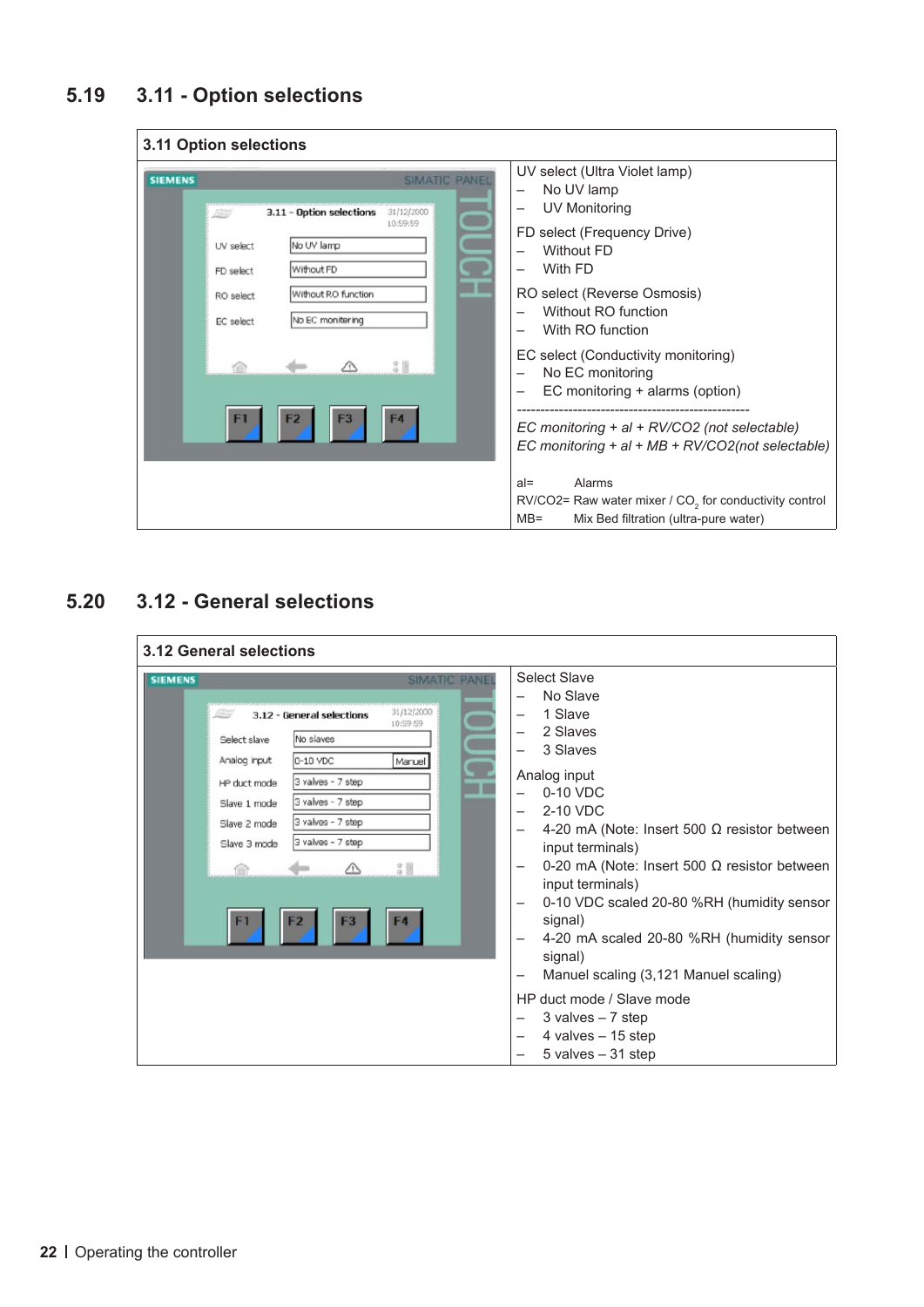## <span id="page-22-0"></span>**5.21 2.16 - Scaling of analog input**



## **5.22 3.13 - General selections**

| <b>3.13 General selections</b>                                                                                                                                                                                                                                                                                 |                                                                                                                                                                                                                                                                                                                                                                                                                                                                                                       |
|----------------------------------------------------------------------------------------------------------------------------------------------------------------------------------------------------------------------------------------------------------------------------------------------------------------|-------------------------------------------------------------------------------------------------------------------------------------------------------------------------------------------------------------------------------------------------------------------------------------------------------------------------------------------------------------------------------------------------------------------------------------------------------------------------------------------------------|
| <b>SIEMENS</b><br><b>SIMATIC</b><br><b>PANE</b><br>31/12/2000<br>3.13 - General selections<br>10:59:59<br>Select function<br>Humidity controlled capacity<br>Valveset 1<br>Bypass valve<br>No preflush (not recom.)<br>Preflush<br>Hygrostat with latching<br>Hygrostat<br>No flush (not recommended)<br>Flush | Duct hum control<br>Direct controlled capacity (default)<br>Humidity controlled capacity<br>Timer controlled capacity<br>Bypass valve (flush valve)<br>Valve set 1<br>Valve set 2 (slave1)<br>Valve set 3 (slave2)<br>Valve set 4 (slave3)<br>To secure the most effective flushing of the system<br>choose the valve set farthest away from the pump<br>station.<br>Pre-flush<br>No pre-flush<br>1 minute pre-flush<br>5 minutes pre-flush<br>10 minutes pre-flush (default)<br>20 minutes pre-flush |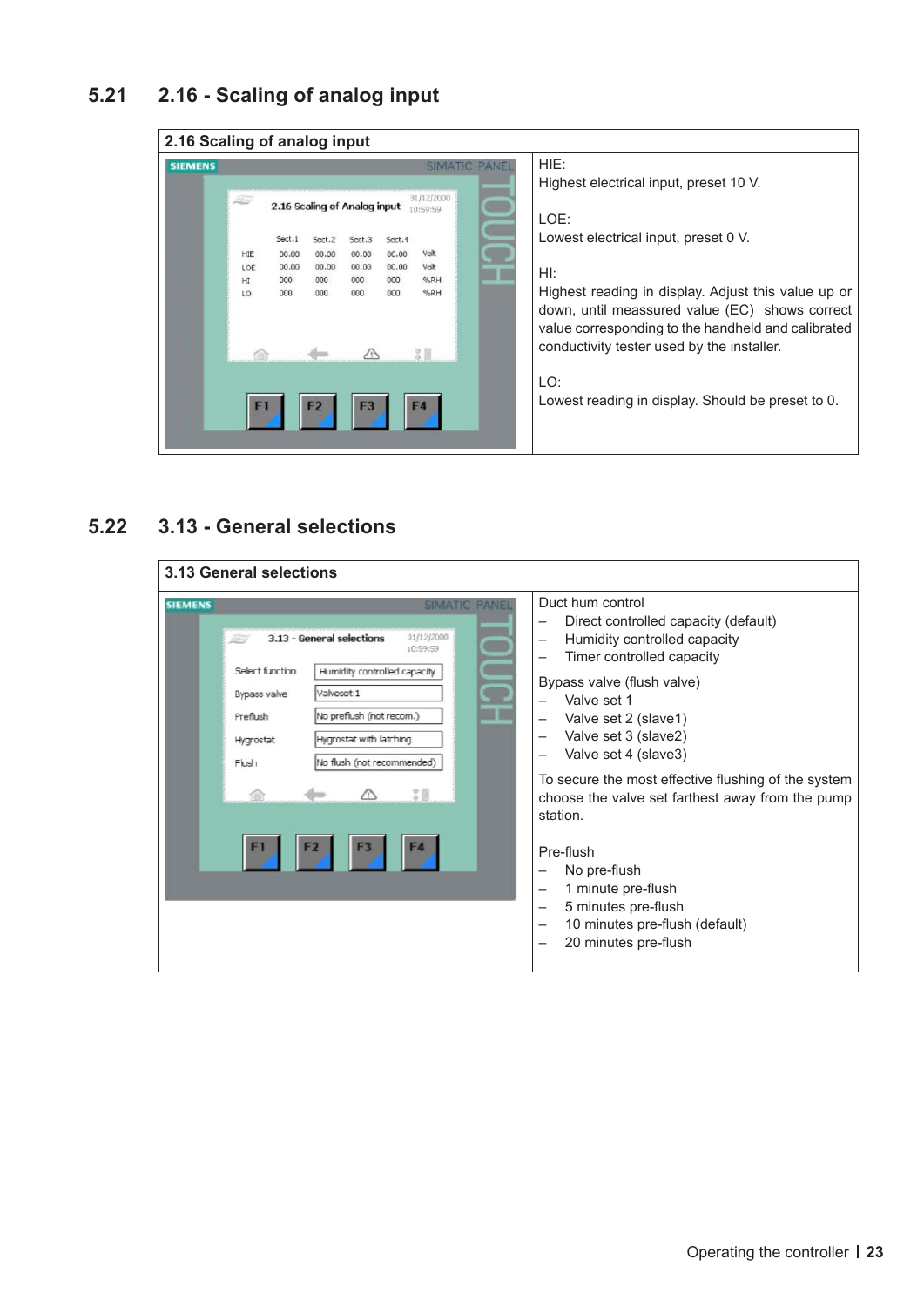## <span id="page-23-0"></span>**5.23 3.14 - Version & password**



### **5.24 3.15 - Select membrane flush**

| <b>SIEMENS</b><br>31/12/2000<br>- Select membraneflush 10:59:59<br>3.15<br>Select<br>$35 \text{ min}$<br>1111111111111111111111111111 | Always perform a membrane flush in the following<br>situations:<br>first time the RO system is set into operation<br>after changing RO membrane(s)<br>if RO has been shut off for a longer period.<br>-<br>Condair recommends that the system is disinfected<br>if it has been shut off for more than 48 hours. |
|---------------------------------------------------------------------------------------------------------------------------------------|-----------------------------------------------------------------------------------------------------------------------------------------------------------------------------------------------------------------------------------------------------------------------------------------------------------------|
|---------------------------------------------------------------------------------------------------------------------------------------|-----------------------------------------------------------------------------------------------------------------------------------------------------------------------------------------------------------------------------------------------------------------------------------------------------------------|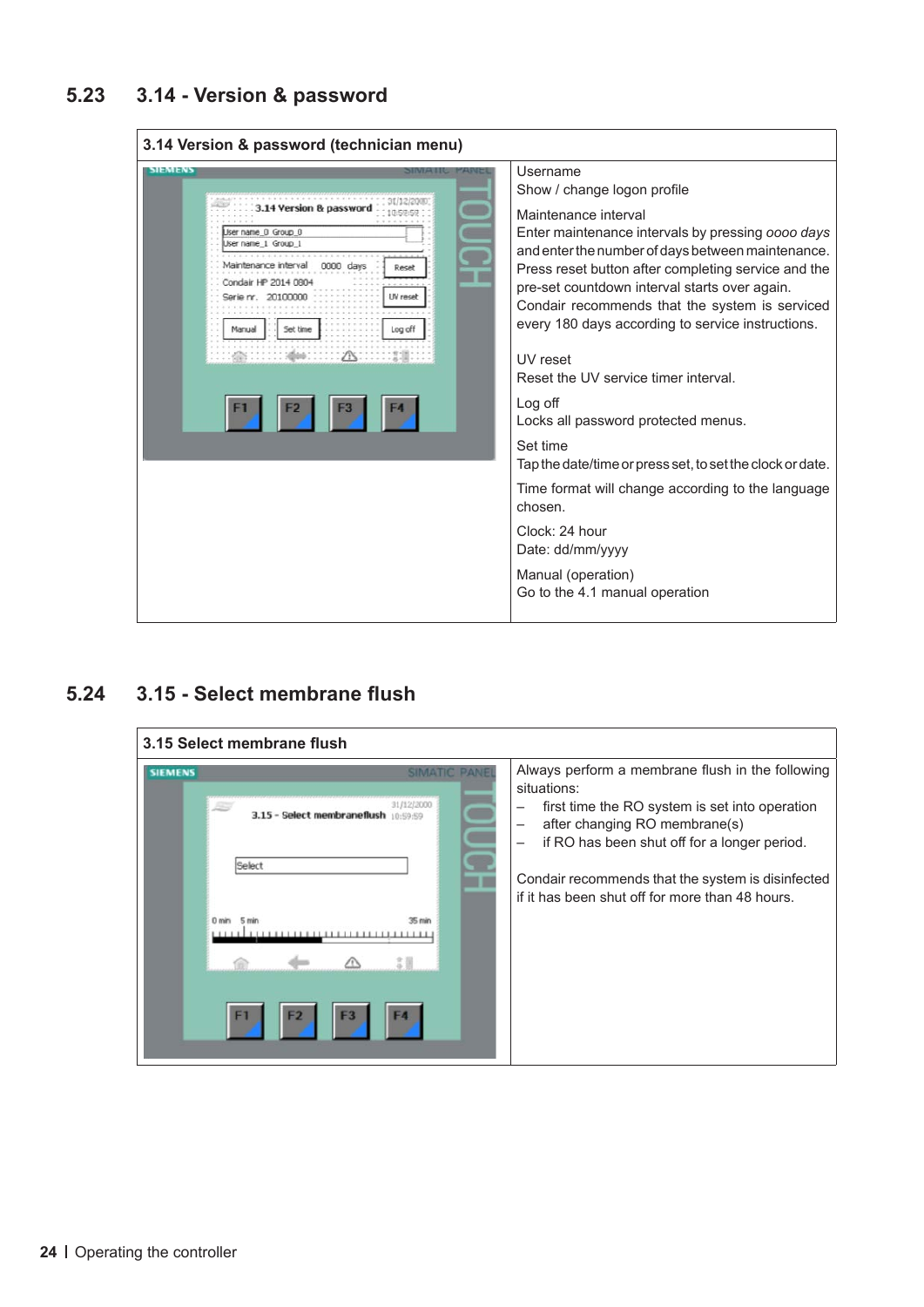## <span id="page-24-0"></span>**5.25 4.1 - Manual operation**

|                | 4.1 Manuel operation                                                                                                                                                                                                                                                                                        |                                                                                                                                                                                                           |
|----------------|-------------------------------------------------------------------------------------------------------------------------------------------------------------------------------------------------------------------------------------------------------------------------------------------------------------|-----------------------------------------------------------------------------------------------------------------------------------------------------------------------------------------------------------|
| <b>SIEMENS</b> | <b>SIMATIC PANEL</b><br>4.1 - Manuel operation<br>Slave 3<br>Slave<br>Slave <sub>2</sub><br>Master<br>2.1<br>3.1<br>4.1<br>1.1<br>2.2<br>1.2<br>3.2<br>4.2<br>2.3<br>3.3<br>4.3<br>1,3<br>2,4<br>3,4<br>1.4<br>4,4<br>2.5<br>3.5<br>1.5<br>4.5<br>Fluch<br>Fluch<br>Fluch<br>Fluch<br>$4.11 - Test$<br>Pump | Operate valves on master and each slave unit.<br>The Pump button starts the high pressure pump.<br>Go to manual operation of the pump unit by pressing<br>the 4.11-Test button in the lower right corner. |
|                | Back<br>F <sub>4</sub><br>F <sub>2</sub><br>F <sub>3</sub><br>F1                                                                                                                                                                                                                                            |                                                                                                                                                                                                           |

## **5.26 4.11 - Test screen**

| 4.11 Test screen |                                                                                                                                                                                                                                |                                         |
|------------------|--------------------------------------------------------------------------------------------------------------------------------------------------------------------------------------------------------------------------------|-----------------------------------------|
| <b>SIEMENS</b>   | SIMATIC PANEL<br>4.11 Test screen<br>HP Pump<br>MV <sub>4</sub><br>MV <sub>1</sub><br>MV <sub>2</sub><br>MV 7<br>RO Pump<br>MV <sub>3</sub><br><b>Back</b><br>Stop<br>F <sub>2</sub><br>F <sub>4</sub><br>F1<br>F <sub>3</sub> | Operates valves.<br>Start/stop pump(s). |
|                  |                                                                                                                                                                                                                                |                                         |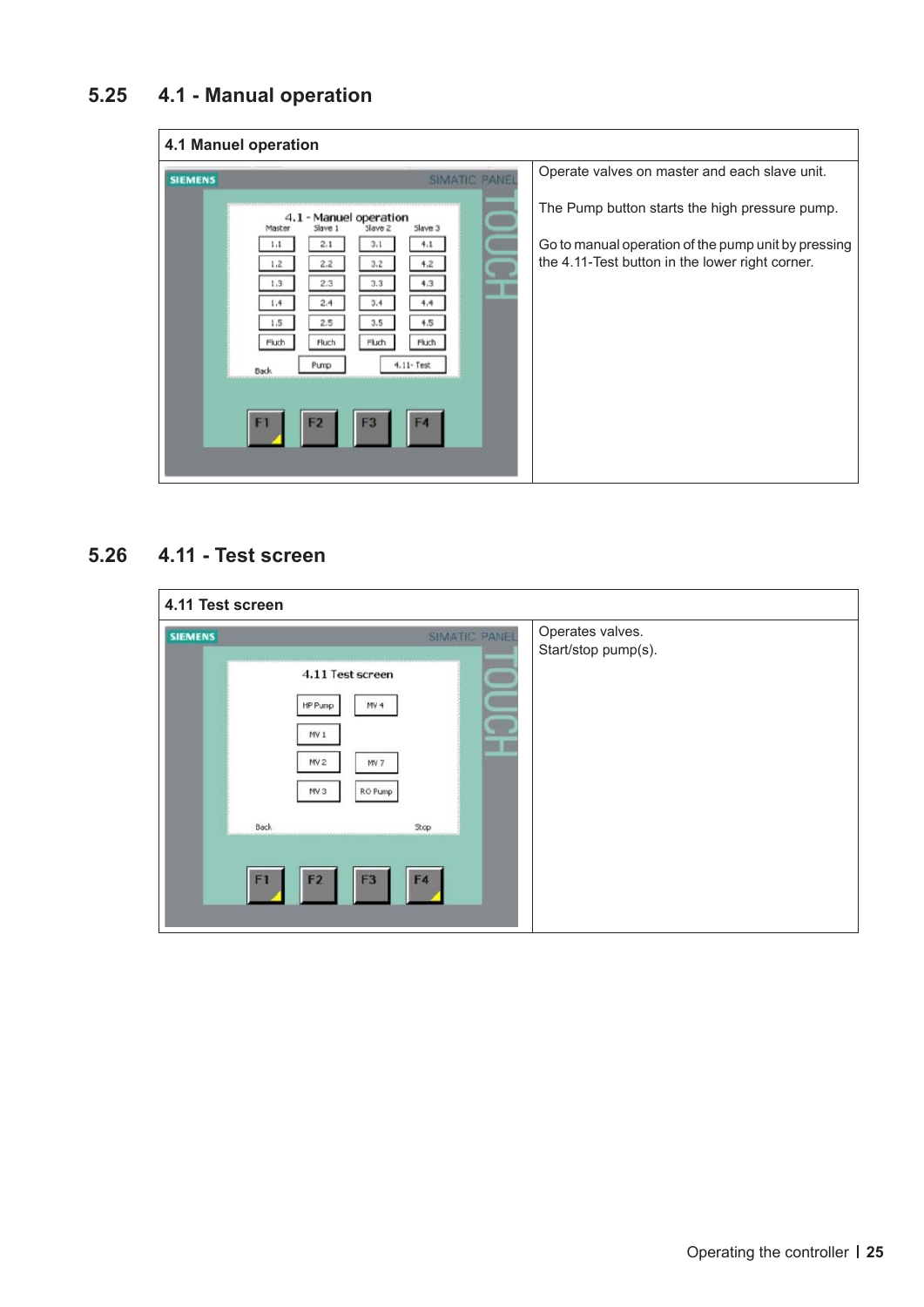## <span id="page-25-0"></span>**5.27 5.11 - Alarm**

| 5.11 Alarm     |                                                        |            |                           |               |                                   |
|----------------|--------------------------------------------------------|------------|---------------------------|---------------|-----------------------------------|
| <b>SIEMENS</b> |                                                        |            |                           | SIMATIC PANEL | Shows alarms and warning history. |
|                | 25                                                     | 5.11 Alarm | 31/12/2000<br>10:59:59    |               |                                   |
|                | 01/01/1999 12:00:00 Message Text  Message Tex   A<br>△ |            | Î<br>$\blacksquare$<br>言圖 |               |                                   |
|                | F1                                                     | F3<br>F2   | F4                        |               |                                   |